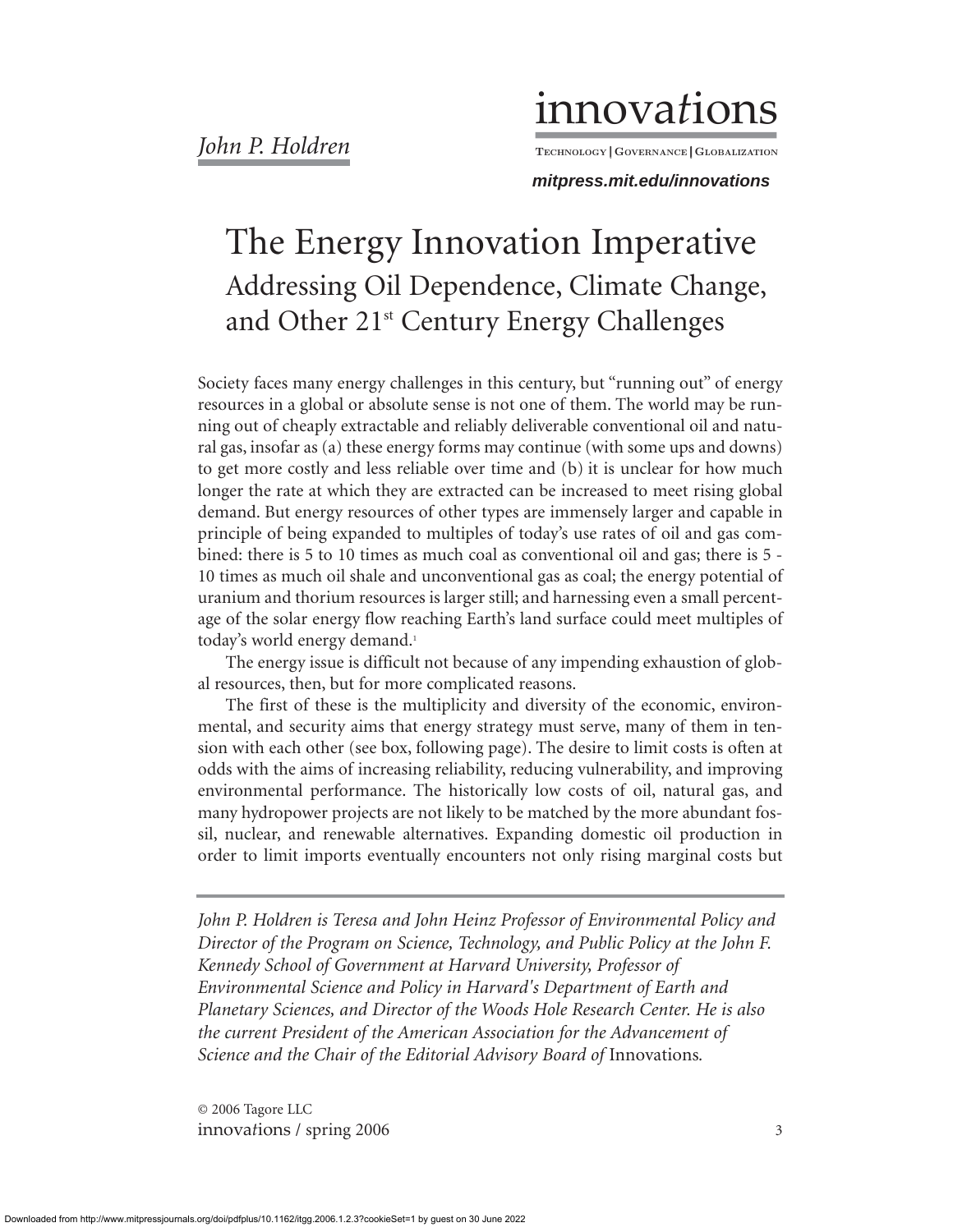# **Aims of a Successful Energy Strategy**

Choices about how society obtains and uses energy are crucial determinants of economic well-being, environmental quality and sustainability, and national and international security. A successful energy strategy must attend to these connections by pursuing multiple aims. Among those widely considered important are:

# *Economic aims*

- ensuring reliable supplies of fuel and electricity for basic needs and economic growth;
- limiting the costs of energy to firms and consumers;
- $\bullet$  limiting balance-of-payments impacts and macroeconomic vulnerabilities from energy imports.

# *Environmental aims*

- improving urban and regional air quality;
- limiting impacts of energy development on fragile ecosystems;
- avoiding nuclear-reactor accidents and waste-management mishaps;
- limiting energy-supply contributions to global climate change.

# *National and international security aims*

- minimizing dangers of conflict over oil and gas resources;
- avoiding the spread of nuclear weapons from nuclear-energy technology;
- reducing the vulnerability of energy systems to terrorist attack;
- avoiding energy blunders that perpetuate or create deprivation (which is one of the most fundamental causes of conflict).

also rising opposition when the remaining domestic resources lie under fragile or particularly highly prized environments. Replacing conventional oil and gas with synthetic liquids and gases made from tar sands, oil shales, and coal will sharply increase the emissions of climate-altering carbon dioxide unless costly carbon capture and sequestration accompany these conversions. Rapid expansion of nuclear energy may risk outrunning the capabilities of national and international organizations to manage its risks. And so on.

The second reason the energy issue is so challenging is the fact that no known energy source is free of significant limitations, liabilities, or uncertainties in relation to one or more of the important aims. That is, there is no technological "silver bullet". Volumes have been written about the character of the major energy options and the difficulties and uncertainties that cloud their prospects. Here I will characterize the question marks more tersely:

*Conventional Oil and Gas—Not enough resources?* This is a matter not only of global availability, of course, but also of economically and politically challenging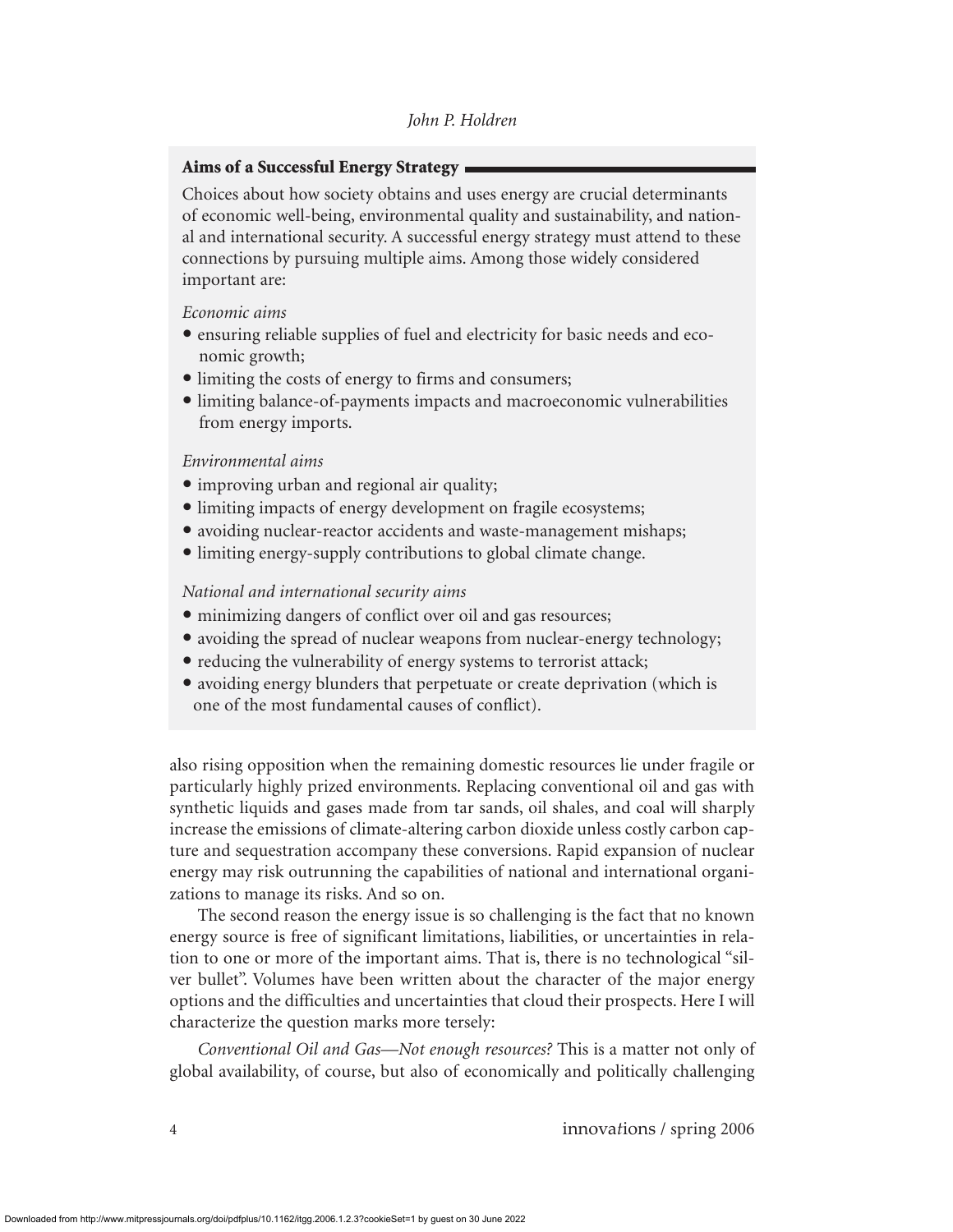geographic distribution.

*Coal, Tar Sands, Oil Shale—Not enough atmosphere?* This refers to the capacity of the atmosphere to absorb without intolerable consequences the emissions from mobilizing and burning these immense fossil-fuel resources, above all the carbon dioxide.

*Biofuels—Not enough land?* Growing biofuels must compete for land and water with production of food, fiber, and chemical feedstocks, as well as with the essential environmental service functions of lightly exploited and unexploited ecosystems.

*Wind and Hydropower—Not enough acceptable sites?* Wind and hydro are most economical in places where the respective resources are highly concentrated and near load centers; not only do costs tend to go up as increasing scale of use drives society to less attractive sites, but many of the best sites are prized for other purposes and may be placed off limits by politics.

*Solar Photovoltaics—Not enough money?* Despite decades of remarkable progress in cost reduction, solar photovoltaic arrays remain several times more expensive than fossil-fueled, nuclear, and wind electricity generation for grid-connected applications. How much cheaper photovoltaics can get—and how much costlier their competition might get—remain unclear.

*Ocean Energy—Too costly and too disruptive?* Harnessing tides by damming estuaries is both costly and highly disruptive environmentally. Turbines in tidal straits and devices for harnessing wave energy must be both inexpensive and robust in the hostile marine environment; the needed combination may be unattainable. Ocean thermal energy conversion must move immense quantities of sea water in order to extract a tiny fraction of its energy; whether the undersea equipment involved can be made both cheap enough and survivable enough is unclear, as are the ecological consequences of large-scale use.

*Nuclear Fission—Too unforgiving?* Nuclear fission is unforgiving of error in design and operation of reactors, reprocessing plants, fuel-fabrication facilities, and waste transport and disposal—and unforgiving of malice by those who would attack the facilities for economic and public-health impact or divert the technology and materials for making nuclear weapons. Whether improvements in technology and management can outpace the growth in the opportunities for error and malice as the nuclear enterprise grows is unclear. If nuclear energy were to undergo large expansion and *then* prove unacceptable to the public because of high incidence of accidents and/or terrorism in the expanded enterprise, the economic disruption from shutting it down would be large.

*Nuclear Fusion—Too difficult?* After more than 50 years of effort and the expenditure of perhaps 30 billion current U.S. dollars in fusion R&D worldwide, the best-performing devices aimed at harnessing for power production the process that powers the stars and hydrogen bombs still require more energy to run than they produce. The obstacles to ultimate success lie not only in the physics of confining fusion fuel at its ignition temperature of 100 million degrees C or more, but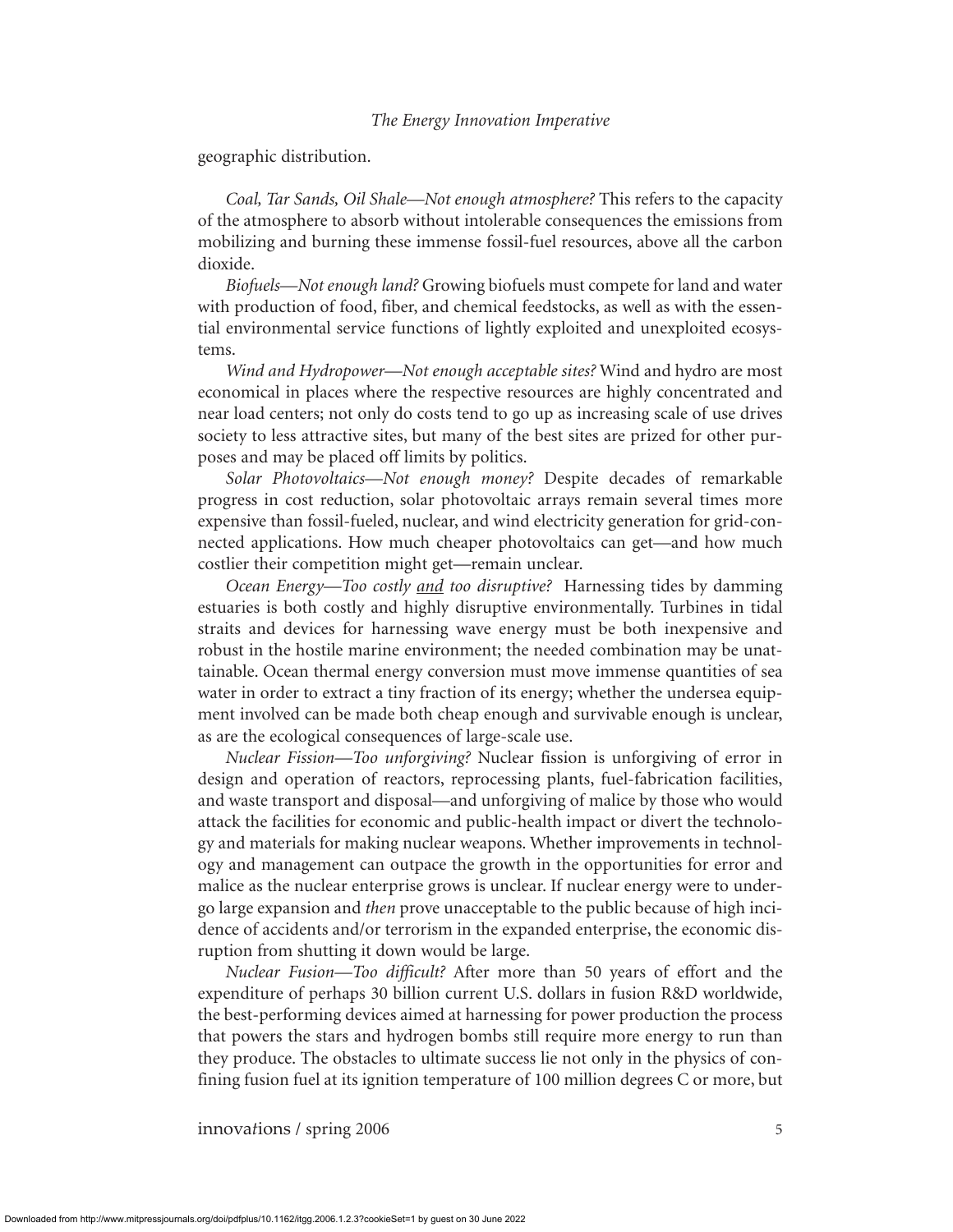also in the advances in materials science and systems engineering needed to build a reliable and affordable reactor around a fusion fire.

*Hydrogen—Only an energy carrier, not a source.* Chemically unbound hydrogen does not exist in significant quantities on Earth, and extracting it from the forms in which it is most abundantly found—water and hydrocarbons—costs more energy than chemical reactions of the resulting hydrogen can yield. If controlled fusion succeeds, the heavy hydrogen isotopes and perhaps even ordinary hydrogen would become *nuclear* fuels…but see above. Unless and until fusion succeeds, hydrogen will remain merely an energy carrier that, like electricity, may be prized for its convenience, versatility, and low environmental impact at the point of end use, but requires the use of a primary energy source for its production.

*Improving Energy-End-Use Efficiency—Not enough education?* Increasing the efficiency with which energy is converted into the goods and services that people want—comfort, mobility, illumination, refrigeration, the powering of industrial processes, and so on—is equivalent to an energy source, because kilowatt-hours or liters of fuel saved in one application can be used for another. Such end-use-efficiency improvements are (and are destined to remain for some time to come) the cheapest, cleanest, surest, most rapidly expandable energy option we have. The ultimate limits on this option are imposed by thermodynamics, but much more salient today are the limits imposed on the expandability of end-use-efficiency improvements by lack of knowledge by firms and consumers about the opportunities that exist and how to exploit them.

Beyond competing goals and the lack of a silver bullet, the third major reason the energy issue is so challenging is the large embodied capital investment and long turnover times of the world's energy-supply and end-use systems, which create large hurdles to transforming those systems as rapidly as the determinants of what is desirable and necessary are changing. The replacement cost of today's global energy-supply system—all of the power plants, transmission lines, drilling rigs, pipelines, refineries, coal mines, and so on—is in the range of \$12 trillion, and this immense capital investment turns over with a characteristic time of 30-40 years, the average operating lifetime of the facilities involved. The stock of energy-using artifacts—buildings, appliances, cars and trucks, airplanes, industrial machinery represents an even larger investment, with turnover times ranging from somewhat shorter (cars, appliances) than that of energy-supply facilities to considerably longer (buildings). Adding to the inertia created by these huge investments and long time scales is the entrenched economic and political power of the organizations—public as well as private—that achieved their powerful positions by creating and sustaining the historical and current patterns of energy supply and demand and are understandably interested in preserving that status quo.

The energy-system inertia that results from these circumstances, combined with the typical multi-decade time scale for research, development, and demonstration to bring a new energy option even to the threshold of competitiveness with the entrenched approaches, means that it is possible and even likely for prob-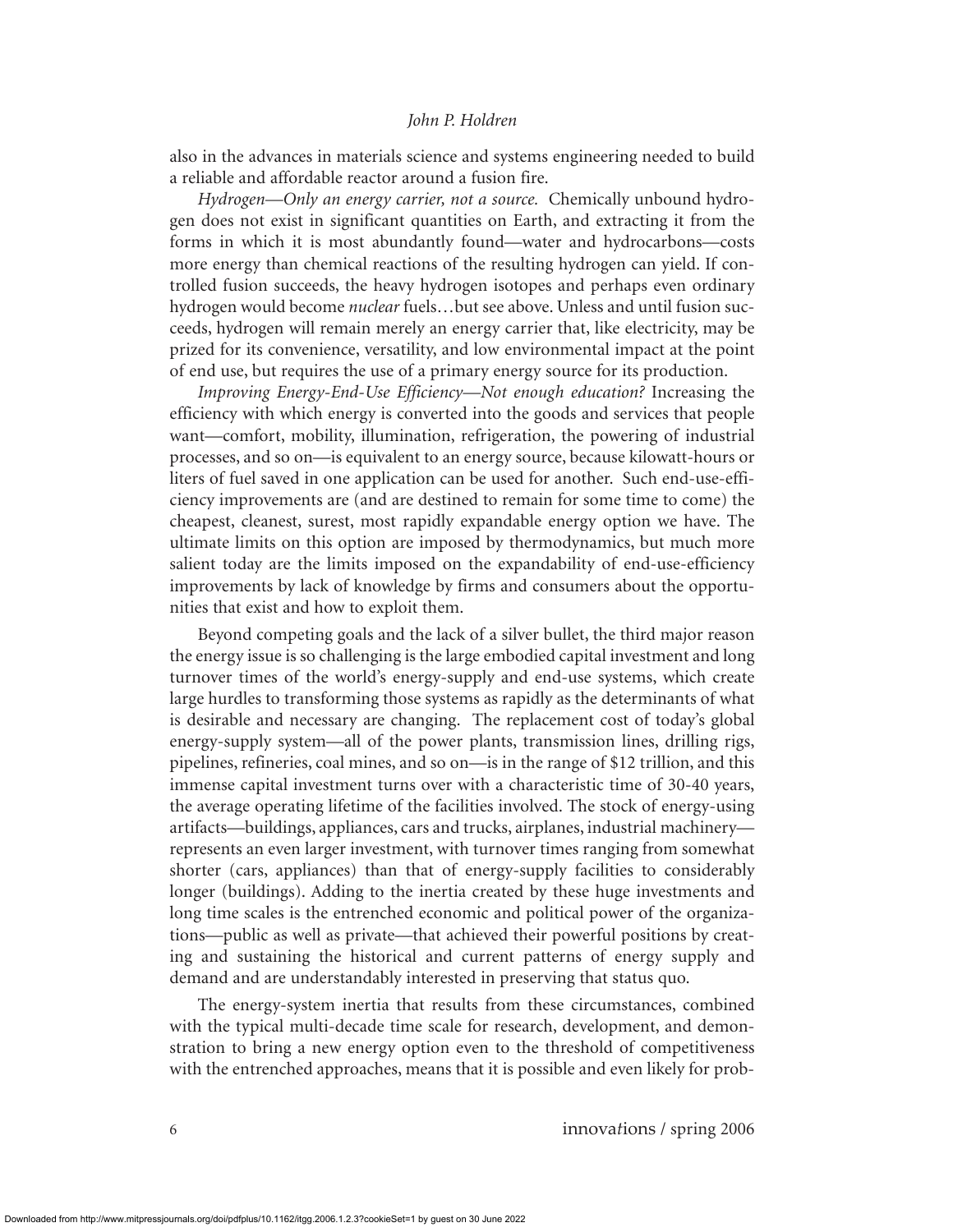lems with the status quo to materialize more rapidly than the energy system can adjust to address them. When this timing mismatch is compounded by additional time lags in developing a scientific consensus about the harmful phenomena (as in the case of understanding both the health and the climate impacts of the emissions from fossil-fuel burning), the chances of being "locked in" to energy-system characteristics that impose higher than expected costs and risks for decades only increases.

# THE TWO MOST DIFFICULT CHALLENGES

Reflection on what makes energy challenges difficult in general and on the particular characteristics of the challenges faced by the United States and the world in the early  $21<sup>st</sup>$  century has led most thoughtful observers to the conclusion that two of those challenges stand out above all others in their combination of difficulty and danger. These are:

• how to reduce the macroeconomic vulnerability arising from oil dependence overall, and the balance-of-payments and foreign policy liabilities associated with the part that is imported, despite huge and growing liquid-fuel demands from the transport sector; and

• how to provide the affordable energy needed to sustain prosperity where it now exists, and to create and sustain it where it now doesn't, without entraining intolerable disruption of global climate by the emissions from fossil-fuel use.

These challenges would be daunting even if only wealthy, industrialized countries had to face them. But the difficulties (and, in some respects, the dangers) are larger still for the less developed world. And the solutions require that everybody get them right, because both the oil market and the machinery of climate are global.

### **The Oil Problem**

In 2005, the United States used 20.7 million barrels of petroleum products per day (Mb/d), equivalent in energy content to 19.1 Mb/d of crude petroleum. This oil accounted for 40% of U.S. primary energy supply and nearly all of the energy used by the transport sector of the economy. U.S. net imports of crude petroleum and petroleum products in 2005 were equivalent to 12.5 Mb/d of crude petroleum, meaning the United States was dependent on imports for 65.4% of its oil.<sup>2</sup> This was the largest percentage and the largest absolute oil-import dependence in U.S. history. OPEC provided 41% of those imports, the Persian Gulf 17%. The cost of U.S. oil imports in 2005 was \$231 billion, accounting for 30% of the net U.S. trade deficit in that year.

The "reference projection" of the U.S. Energy Information Administration (EIA) for 2030 shows an increase of U.S. consumption to 25.3 Mb/d of crude-oil equivalent, with the transport sector the dominant driver of the growth (as in the past).<sup>3</sup> Import dependence, under the reference projection, reaches 68% by 2030. OPEC's share of those imports—and of world petroleum supply—is expected to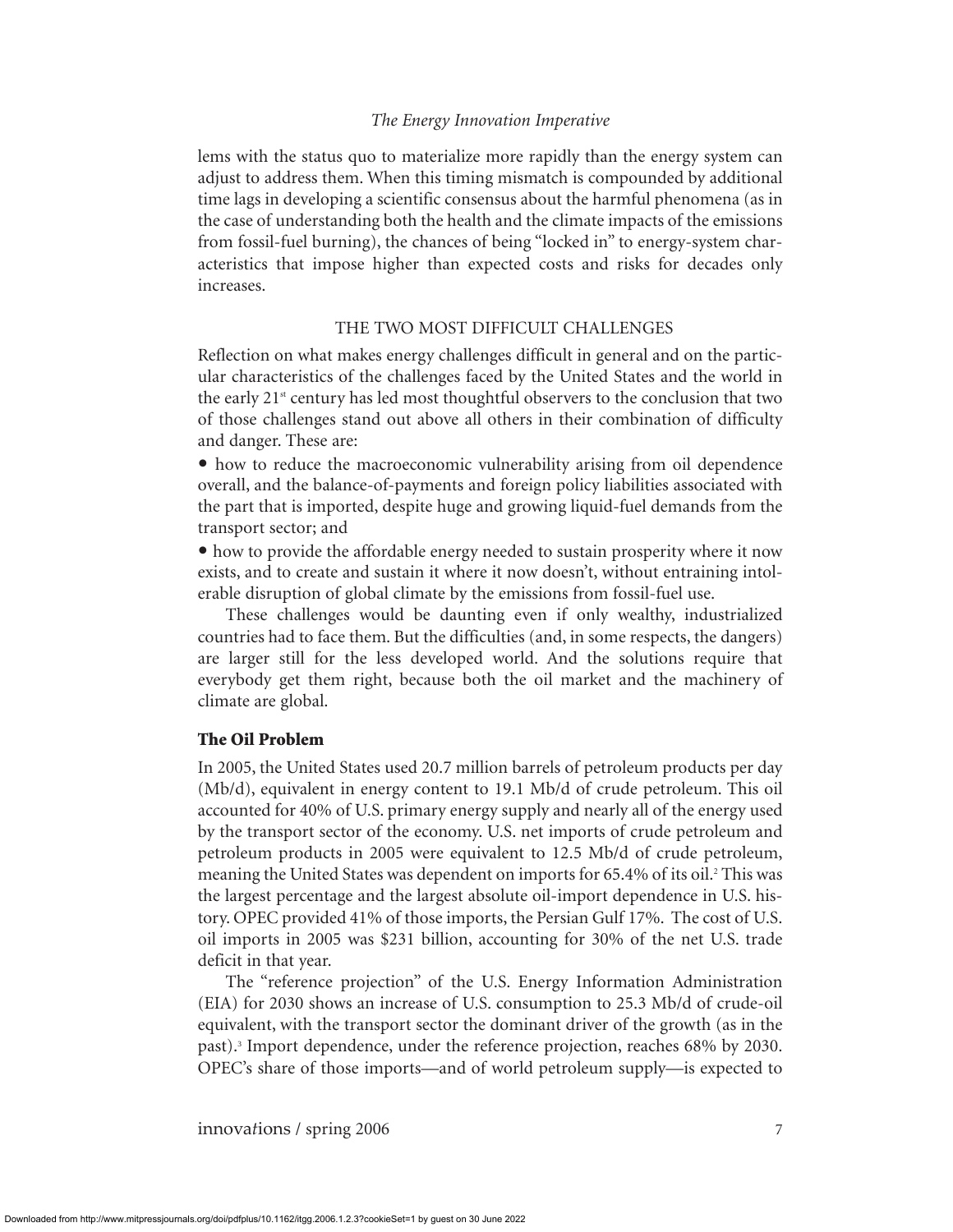grow over this period, consistent with the distribution of the world's remaining ultimately recoverable resources of conventional oil.

World oil production in 2005 was equivalent to about 80 Mb/d of crude petroleum, accounting for 34% of global primary energy supply. Nearly 40% of the oil production came from OPEC, and 64% of it moved in world trade. The EIA's 2006 reference forecast for 2030 shows world production reaching nearly 120 Mb/d. China's oil imports are forecasted to increase from 3 Mb/d in 2004 to circa 12 Mb/d in 2030 (comparable to U.S. oil imports today), more than half of that coming from the Persian Gulf.

The economic dimension and the international-security dimension of these oil dependencies are complicated and interconnected. Firstly, a country's economic vulnerability to oil-price shocks is proportional to the country's total depend-

Global climate change is increasingly recognized as both the most dangerous and the most intractable of all of energy's environmental impacts—indeed, the most dangerous and intractable of all of civilization's environmental impacts, period.

ence on oil, not just on its import dependence. That is so because, in a world market, an economy pays any increase in the per-barrel price on every barrel used, not just on the barrels imported. (Import share does matter in terms of balance of payments, of course.)

The link to conflict arises because the extent of a major country's economic vulnerability in relation to oil—say, that of the United States or China—affects the chances that it will resort to military

action to try to prevent or terminate supply disruptions and the attendant price shocks. It also affects a country's freedom of action in how it pursues other aspects of its foreign-policy agenda (for example, in the case of the United States, the way in which it pursues its homeland-security/counter-terrorism agenda in its relations with oil-producing countries, some of which export terrorism as well as oil).

In principle, the dangers of supply disruptions and price shocks can be alleviated in a number of ways: increasing domestic production of conventional oil in one's own country; encouraging such increases in other countries in diverse geographic regions; encouraging increased production of unconventional oil resources (heavy oils, tar sands, oil shale) in one's own and other countries; increasing the production of liquid fuels from coal and from biomass; and reducing the liquid-fuel intensity of economic activity (energy in liquid fuels divided by GDP) by a combination of shifting to non-liquid fuels (solids, gases, electricity) in some applications and increasing the energy efficiency of the remaining liquidfueled activities (above all cars, trucks, buses, and aircraft).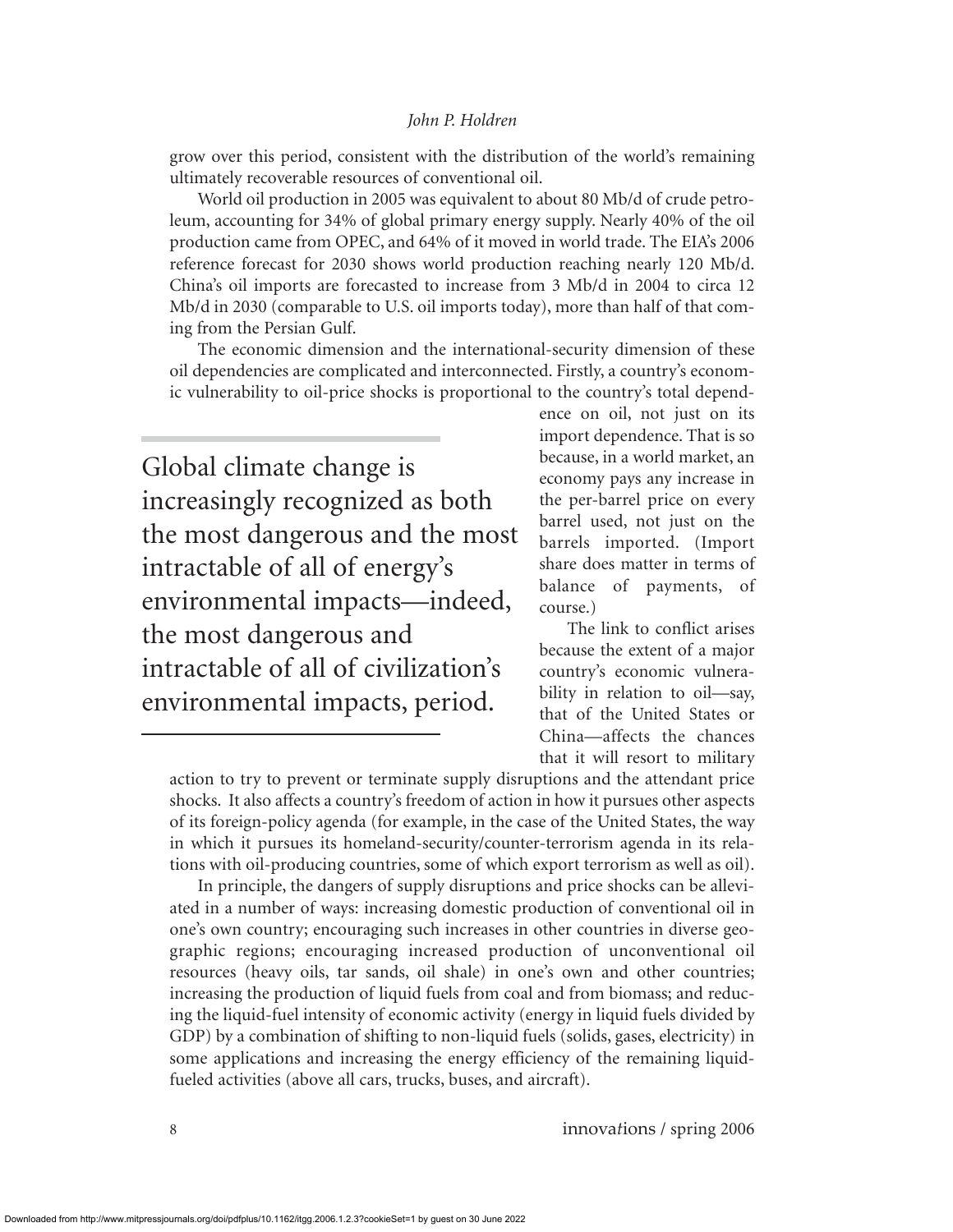In practice, most of these approaches suffer from severe limitations. Even if the United States opens the Arctic National Wildlife Refuge to oil production, it is unlikely that U.S. domestic production of petroleum can be prevented from continuing to gradually decline over the next 25 years. Prospects in most other countries—outside the unstable regions that are more part of the problem than part of the solution—are not much better. Unconventional oil resources are considerably more energy-intensive to produce—and more polluting—than conventional oil. Making synthetic oil from coal is costly, water-intensive and, with current technology, polluting.

Shifting from oil to natural gas has already happened to a significant extent in the electricity-generating, residential-heating, and industrial sectors of the United States and a number of other countries, but one of the ongoing consequences of this is the emergence of a global natural-gas market in which, as with oil, an increasing fraction of the supply seems destined to come from politically unpredictable regions. Continuing a shift to natural gas, therefore, may only succeed in replicating the problems of excessive dependence and vulnerability from which the world is trying to escape in the case of oil.

Expanding the use of biofuels and accelerating improvements in oil end-use efficiency, particularly in the transport sector, are more promising, but they are not happening rapidly enough to reverse the worldwide trend of increased oil and oilimport dependence. The EIA reference projection for the United States—which takes into account current trends, current policies, and current and projected energy prices and energy-technology characteristics—shows the U.S. share of oil in primary energy use still at 40% in 2030 while the fraction of oil imported increases. The EIA's reference projection for the world as a whole has the share of primary energy provided by oil increasing over this period, and the fraction of world oil moved in world trade likewise increases in the reference case. Achieving a significant decline in the world's dependence on oil and oil imports in this period will require, evidently, far bigger increases in substitutes for oil and in oil-end-use efficiency than currently seem to be in store.

#### **The Climate-Change Problem**

Global climate change is increasingly recognized as both the most dangerous and the most intractable of all of energy's environmental impacts—indeed, the most dangerous and intractable of all of civilization's environmental impacts, period.

It is the *most dangerous* because climate is the "envelope" within which all other environmental conditions and processes operate. That envelope is not just a matter of global-average surface temperature (to which the misleadingly innocuous term "global warming" applies) but of averages and extremes of hot and cold, wet and dry, snowpack and snowmelt, wind and storm tracks, and ocean currents and upwellings; and not just the magnitude and geographic distribution of all of these, but also the timing. Distortions of this envelope of the magnitude that are underway and in prospect are likely to so badly disrupt the environmental conditions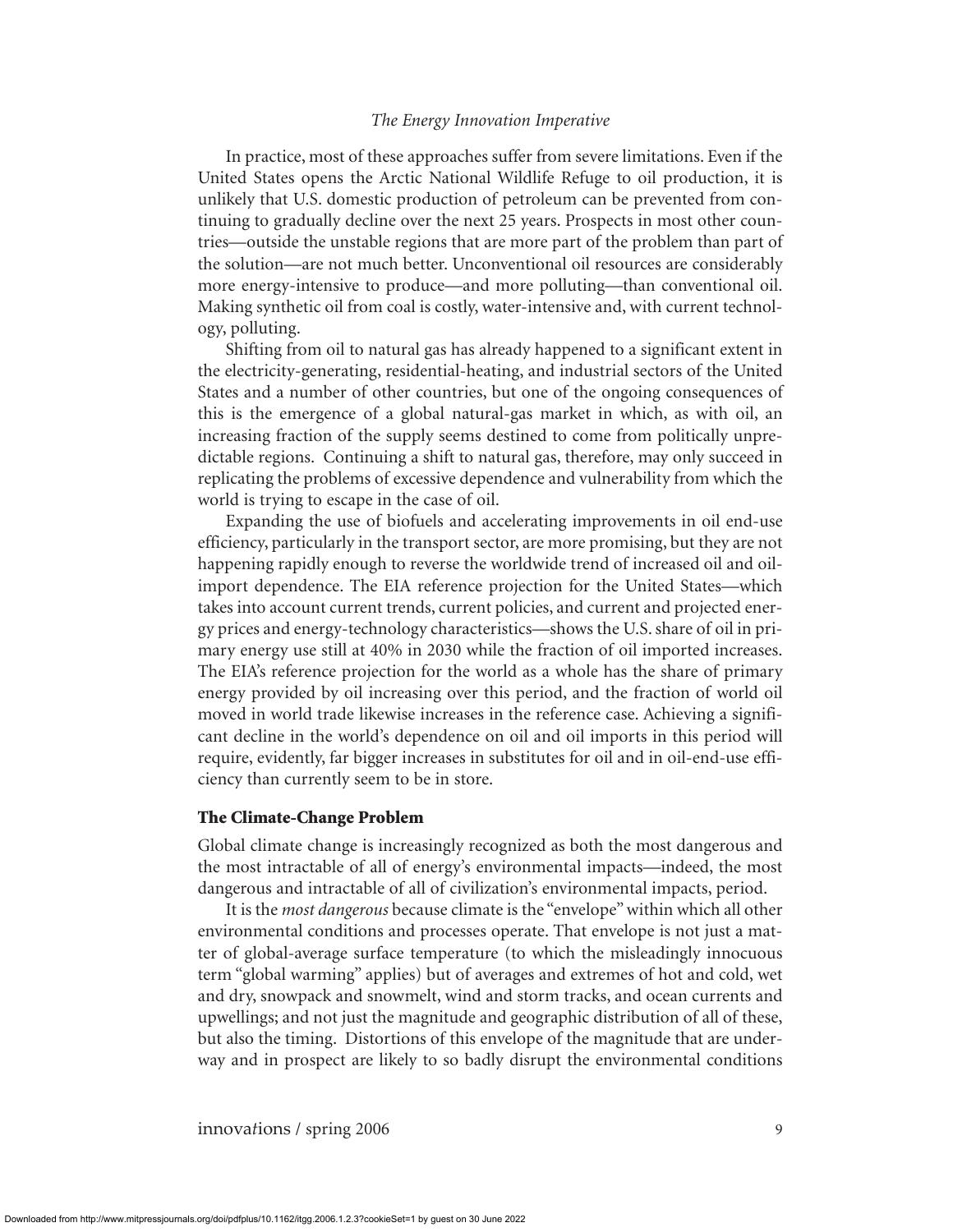and processes influenced by climate as to adversely affect every dimension of human well-being that is tied to the environment, including:

- the productivity of farms, forests, and fisheries;
- the geography of disease;
- $\bullet$  the prevalence of oppressive heat and humidity;
- the damages to be expected from storms, floods, and wildfires;
- the property losses to be expected from sea-level rise;
- $\bullet$  the expenditures that must be made on engineered environments (e.g., dams, dikes, air-conditioned spaces); and

• the distribution and abundance of valued species as well as pests.

Global climate change is the *most intractable* of environmental problems because the dominant driver of the disruption—emission of carbon dioxide  $(CO<sub>2</sub>)$ from fossil-fuel combustion—is a deeply embedded consequence of the way in which civilization is today acquiring 80 percent of its energy.<sup>4</sup> Carbon dioxide is not a trace contaminant but a major combustion product, generated in immense quantities (about 27 billion metric tons of  $CO<sub>2</sub>$  from fossil-fuel burning worldwide in 2004). The global energy-supply system, as already noted, turns over only slowly, and the fossil-fuel-burning components around which 80% of it is based include some of the longest-lived components of all: coal-burning power plants can run for 60 years or more. This would be less problematic if the existing fossilfuel burning technologies could be easily and inexpensively retrofitted to capture the  $CO<sub>2</sub>$  rather than releasing it to the atmosphere; but it appears that they cannot be. Capturing  $CO<sub>2</sub>$  and sequestering it away from the atmosphere is not easy; it is not cheap; and it appears to be much more difficult and costly in retrofit than for new technologies designed and located from scratch to have this ability.

While important aspects of the process of human-induced changes in global climate remain to be fully elucidated scientifically, including especially the exact timing and geographic distribution in which future impacts will unfold, there is no longer room for serious doubt about the basic characteristics of what is happening:

We know—from thermometer records in the atmosphere and the oceans, and from ice cores, bore holes, tree rings, corals, pollens, sediments, and more—that Earth's climate is now changing at a pace far outside the range of expected natural variation, and in the opposite direction from what the known, natural, cyclic influences on climate would otherwise be causing at this time.<sup>5</sup>

We should be cooling, but we are warming up: by  $\sim 0.8$ °C in global average surface temperature in the last 150 years, more over the continents, several times that over the continents at high latitudes. On a worldwide average, the 12 warmest years of the last 150 have all occurred since 1990, 20 of the 21 warmest since 1980. The last 50 years appear to have been the warmest half century in 6000 years.

As expected in a warming world, moreover, observations over recent decades also show that glaciers are retreating, sea ice is shrinking, Greenland and Antarctic ice is melting, permafrost is thawing, heat waves and wildfires are multiplying, and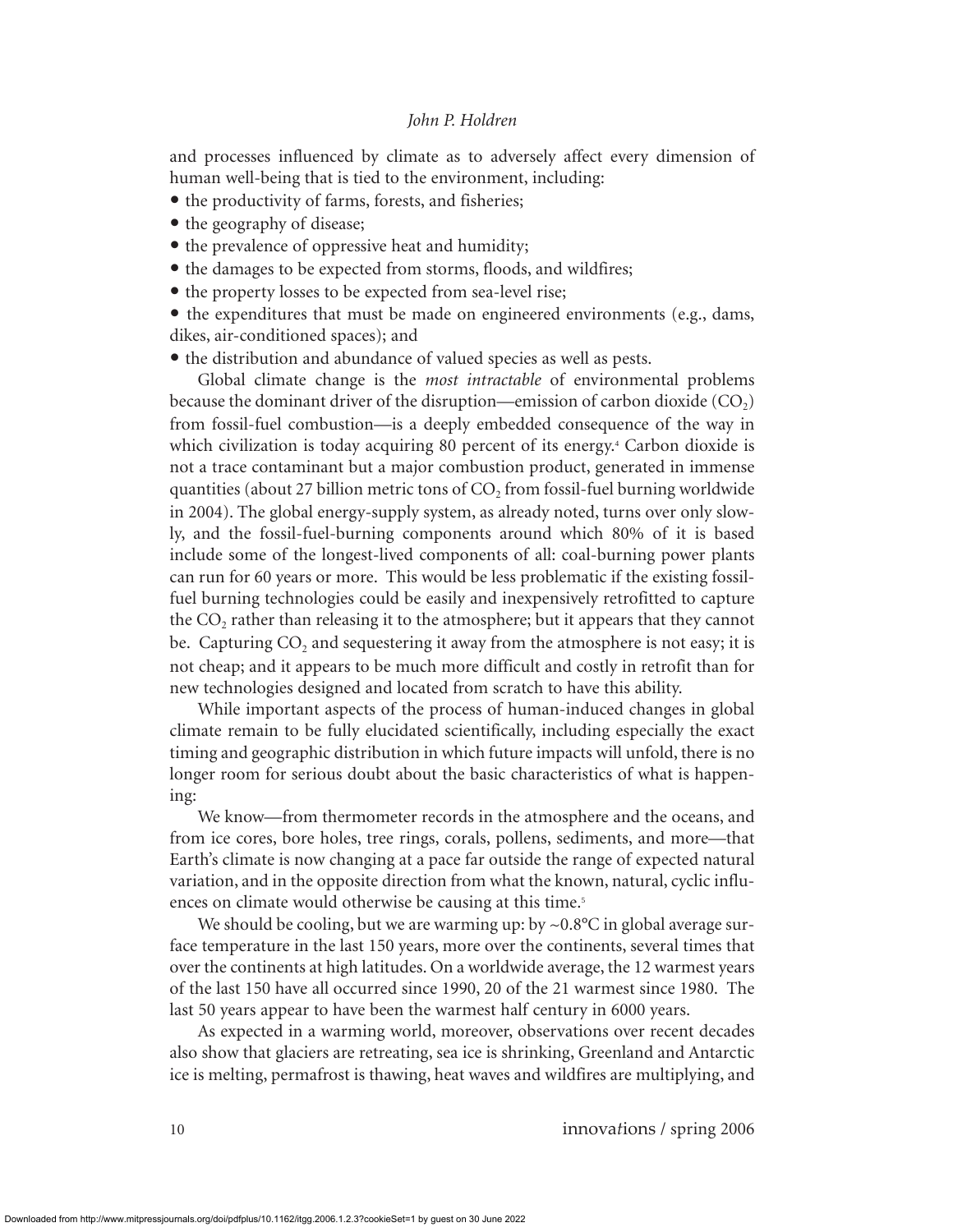storm and flood damages are soaring.<sup>6</sup>

A major part of the cause is clearly the well documented, human-caused buildup of heat-trapping gases ("greenhouse gases" or GHG) in the atmosphere, most importantly  $CO<sub>2</sub>$  from fossil-fuel combustion and deforestation but also methane, nitrous oxide, halocarbons, and tropospheric ozone. A buildup in the

atmospheric concentration of heat-absorbing black soot has also been important, although the warming effects of the GHG and the soot have been partly cancelled by the cooling effect of a build-up of light-reflecting particles, likewise caused by human activities.

Causality is established by the match between the magnitudes and the geographic and temporal patterns of the observed changes in atmospheric and oceanic temperatures with what

While important aspects of the process of human-induced changes in global climate remain to be fully elucidated scientifically, including especially the exact timing and geographic distribution in which future impacts will unfold, there is no longer room for serious doubt about the basic characteristics of what is happening.

theory and models say *should* result from the known buildup of atmospheric GHG concentrations that human activities have caused, after the effects of observed changes in anthropogenic and volcanic particulate matter and best estimates of changes in solar output are taken into account.

To be credible, the handful of "skeptics" about human causation of current global climate change would need *both* to explain what alternative mechanism could account for the pattern of changes that is being observed *and* to explain how it could be that the known human-caused buildup in GHG is *not* having the effects predicted for it by the sum of current climate-science knowledge (since, by assumption, something else is having these effects). No skeptic has met either test.

As for the future of human-caused changes in global climate, mid-range scenarios developed by the Intergovernmental Panel on Climate Change (IPCC) and others project continuing increases of 0.2-0.4°C per decade in global-average surface temperature over the course of the 21st century, hence a 2-4°C increase between 2000 and 2100.7 Mid-continent warming is expected to be 2 to 3 times greater, and high-latitude warming over the continents larger still. The Earth is then likely to be warmer than at any previous time in the tenure of Homo sapiens on the planet. In this scenario, the carbon dioxide concentration in 2100 will be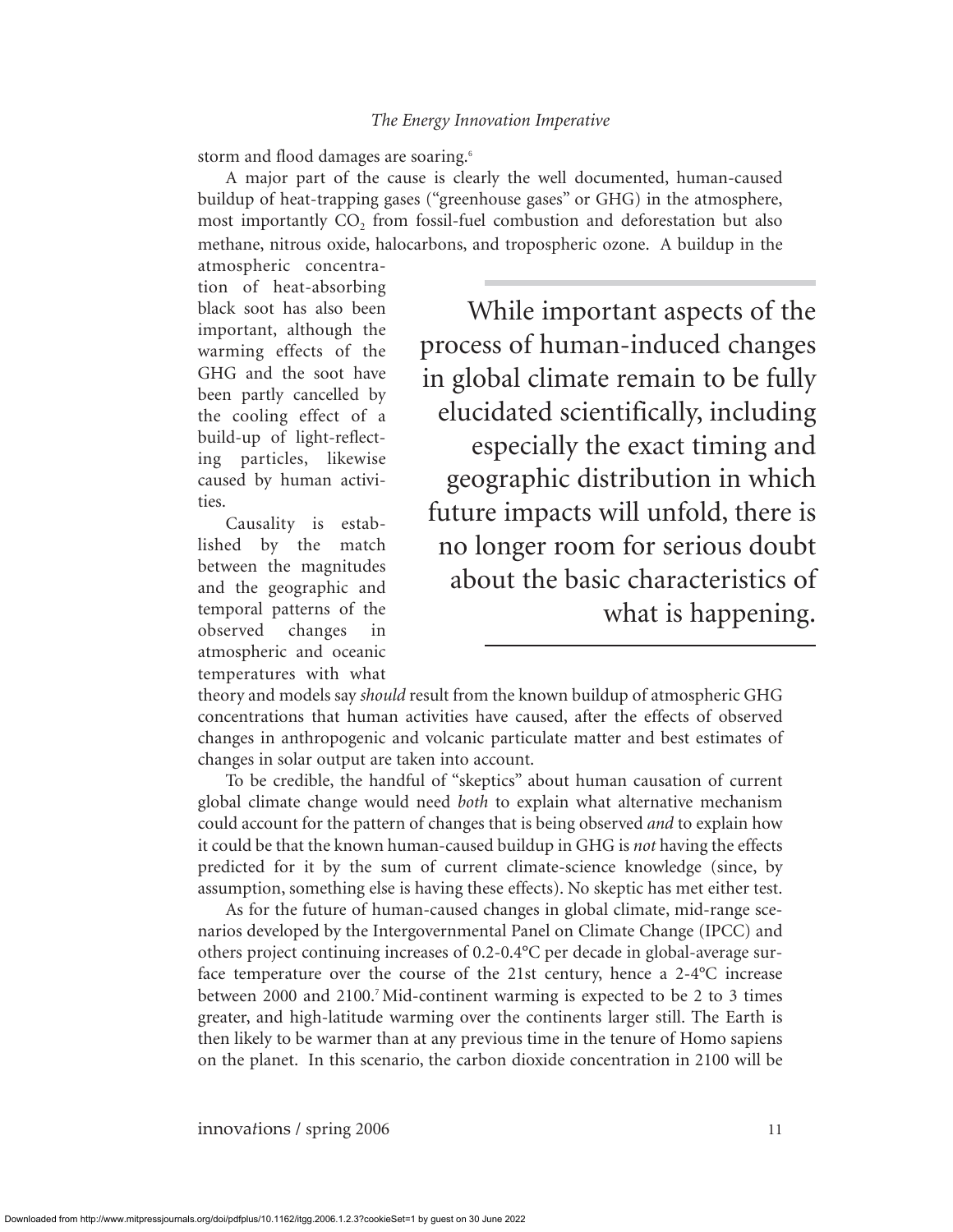around 700 parts per million by volume (ppmv), compared to the pre-industrial level of about 280 ppmv; and  $CO<sub>2</sub>$  will be accounting for about 60% of the total warming influences from human changes to the atmosphere (the other main ones being increases in the concentrations of methane, nitrous oxide, halocarbons, tropospheric ozone, and black soot), compared to 45% in 2000. The increase in sea level by 2100, assigned a mid-range estimate of about half a meter by the IPCC in 2001, now seems capable of reaching several times that (although the matter remains highly uncertain).<sup>8</sup>

Faced with continuing climatic change of this magnitude on a "business as usual" trajectory, society has three options:

Human caused climate change is already occurring. Adaptation efforts are already taking place and must be expanded. But adaptation becomes costlier and less effective as the magnitude of climate change grows.

The first is *mitigation*, which means measures to reduce the pace and the magnitude of changes in global climate being caused by human activities. Examples of mitigation include reducing emissions of  $CO<sub>2</sub>$ , other greenhouse gases, and black soot; enhancing "sinks" for greenhouse gases; and "geoengineering" to counteract the warming effects of increases in greenhouse gases and soot that occur.

The second option is *adap-*

*tation*, which means measures to reduce the adverse impacts on human well-being resulting from the changes in climate that occur. Examples of adaptation include changing agricultural practices, strengthening defenses against climate-related disease, and building dams and dikes to control flooding and sea-level rise.

The third option is *suffering* the adverse impacts that are not avoided by either mitigation or adaptation.

Clearly, mitigation and adaptation are both essential. Human-caused climate change is already occurring. Adaptation efforts are already taking place and must be expanded. But adaptation becomes costlier and less effective as the magnitude of climate change grows. The greater the amount of mitigation that can be achieved at affordable cost, the more manageable will be the burdens placed on adaptation and the smaller will be the suffering that neither mitigation nor adaptation succeeds in avoiding.

The question of how much mitigation would be prudent is a crucial one for energy strategy, given the central role of fossil-fuel derived  $CO<sub>2</sub>$  in the climate problem. (Fossil-fuel burning added about 7.3 billion tonnes of C in carbon dioxide to the atmosphere in 2004; net deforestation probably contributed 1.5 to 2.5 billion tonnes, and cement manufacture about 0.2 billion tonnes.) Relevant here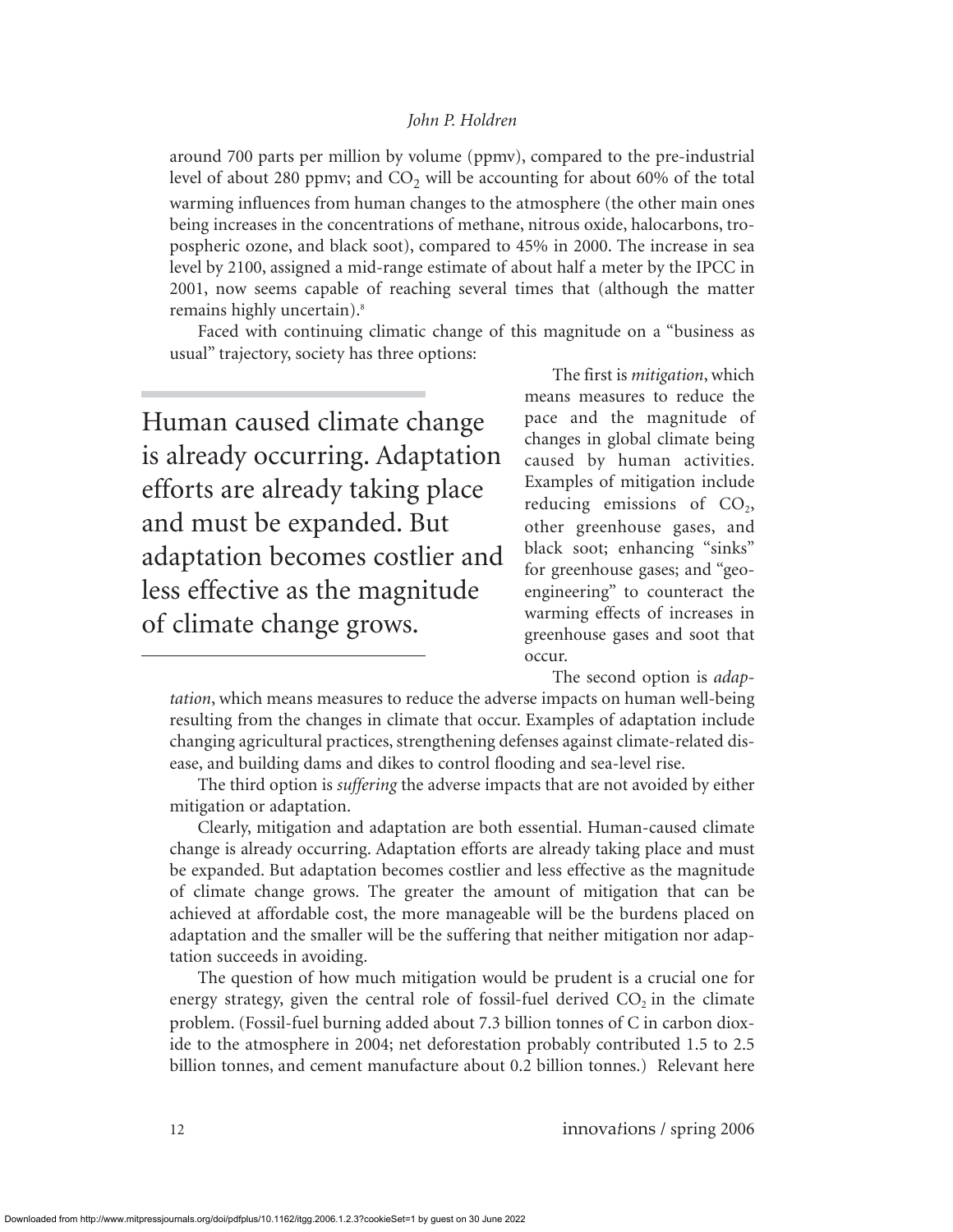is the goal embodied in the UN Framework Convention on Climate Change of 1992 (which was ratified by the United States and some 180 other countries). It calls for "stabilization of greenhouse gas concentrations in the atmosphere at a level that would prevent dangerous anthropogenic interference with the climate system". There was no formal consensus in 1992 as to what constitutes "dangerous anthropogenic interference", however, or on what level of greenhouse-gas concentrations would produce it. And there is still no formal consensus on these points.

It is becoming clear, nonetheless, that the *current* level of anthropogenic interference is dangerous. With the increase in global-average surface temperature above the pre-industrial level amounting only to about 0.8°C, the world is already experiencing rising incidence of floods, droughts, heat waves, wildfires, coral bleaching, summer melting of sea ice and permafrost, shrinkage of the mountain glaciers that stabilize the flows of many of the world's great rivers, drying out of rainforests, and category 4 and 5 cyclones, among other impacts. Owing to the thermal inertia of the oceans and the associated time lag in the climate system's coming to equilibrium with greenhouse-gas induced changes in the Earth's radiation balance, moreover, the global-average surface temperature would increase another  $0.6^{\circ}$ C even if the atmospheric concentrations of CO<sub>2</sub> and the other anthropogenic greenhouse gases were stabilized at today's values. Such instant stabilization cannot be achieved. Even if the growth of emissions could be halted immediately, the stabilized *emissions* would produce continuing growth in atmospheric *concentrations* because of the long residence time of greenhouse gases in the atmosphere (of the order of a century for  $CO<sub>2</sub>$ ).

Models of the global carbon cycle allow specifying the families of emissions trajectories over time that would lead to stabilization of the atmospheric  $CO<sub>2</sub>$  concentration at any given level above today's. (There is more than one trajectory for any given stabilization level, since the key characteristic is the cumulative emissions over century-scale periods; an emissions trajectory that stays on the "business as usual" path for some decades and then departs from it very sharply can have the same cumulative emissions as a trajectory that departs from "business as usual" sooner but more gradually.) Trajectories that change smoothly and relatively gradually, and that avoid concentrating too much of the burden of reductions on either the short term or the long term, are likely to be preferable from the standpoint of minimizing costs and societal disruption.

Emissions curves of this type that correspond to stabilizing atmospheric  $CO<sub>2</sub>$ at twice its preindustrial level—that is, at about 550 ppmv—start to deflect significantly from the "business as usual" trajectory around 2020, peak at emissions of circa 11 billion tonnes of C per year around 2040, decline to about 7 billion tonnes of C per year by 2100, and continue a gradual decline to about 3 billion tonnes of C per year in 2200. Under a mid-range estimate of the sensitivity of global-average surface temperature to  $CO<sub>2</sub>$  concentration, such a trajectory would produce an equilibrium increase of 3°C above the pre-industrial value if the other human and nonhuman warming and cooling influences on climate over this period cancelled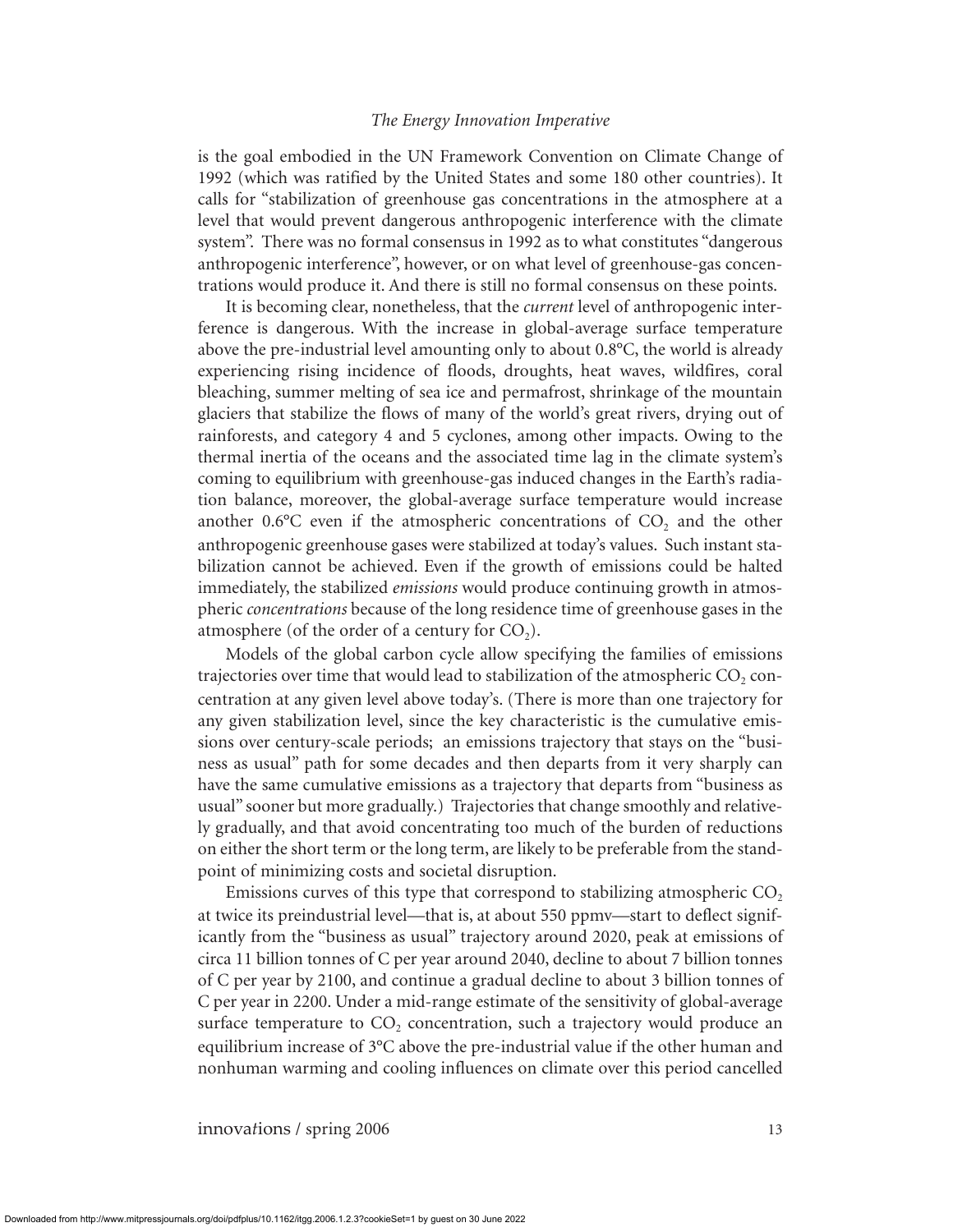each other out (as happened approximately between 1750—the nominal preindustrial benchmark—and 2000, and as could happen out to 2100 if reductions in non- $CO<sub>2</sub>$  greenhouse gases are matched by reductions in the emissions of lightreflecting atmospheric particles and the pollutant gases that lead to formation of such particles).

Until a few years ago many analysts and groups were suggesting that stabilization of atmospheric concentrations at a level corresponding to a 3°C increase was in fact a suitable target—something of a compromise between the highest level at which climate-change impacts might be manageable (taking into account the potential for adaptation) and the lowest level that might be achievable (taking into account the known mitigation options and their estimated costs). The last few years of accumulating evidence about impacts already being encountered at only 0.8° C above the pre-industrial average temperature, however, have led many analysts to argue for a more ambitious target, with some (including the European Union) settling on 2°C. To have a good chance of holding the average warming to 2°C, the sum of the human influences would need to be held to the equivalent of  $CO<sub>2</sub>$ 's stabilizing at about 450 ppmv (compared to the 2005 value of 380 ppmv).<sup>9</sup>

An emissions curve corresponding to stabilizing atmospheric  $CO<sub>2</sub>$  at 450 ppmv should depart from "business as usual" much sooner than the curve for 550 ppmv—by about 2012. It should peak no higher than about 9 billion tonnes of C per year, around 2020, and should be down to about 3.5 billion tonnes per year by 2100 and 2.5 billion tonnes per year by 2200. (Of course, if the non- $CO<sub>2</sub>$  influences on climate add up to a net warming over this period, the  $CO<sub>2</sub>$  emission curves would need to be even lower than described here in order for the overall effect to be equivalent to 550 or 450 ppmv of  $CO<sub>2</sub>$ , respectively.) Mid-range "business as usual" (BAU) scenarios, by contrast, entail emissions around 20 billion tonnes of C per year in 2100.

The difference between the BAU path and the stabilization trajectories just described is immense. Cumulative emissions of  $C$  over the  $21<sup>st</sup>$  century under a mid-range BAU path would be in the range of 1400 billion tonnes; for the indicated stabilization trajectories, cumulative emissions would be in the range of 500- 800 billion tonnes of C (less if the non- $CO<sub>2</sub>$  influences add up to a net warming). The difference of 600-900 billion tonnes measures the size of the mitigation challenge to which the world must rise to have a reasonable chance of averting climatechange disaster.

The types of approach available for this mitigation have already been mentioned. In brief, one can (i) reduce the offending emissions, (ii) increase the rate of removal of the offending substances from the atmosphere, or (iii) try to change other climate-relevant characteristics of the environment to offset the warming influences of those substances. Taking these in reverse order…

The third approach is worthy of further study, but the "geo-engineering" approaches considered so far appear to be afflicted with some combination of high costs, low leverage, and a high likelihood of serious side effects. Consequently, at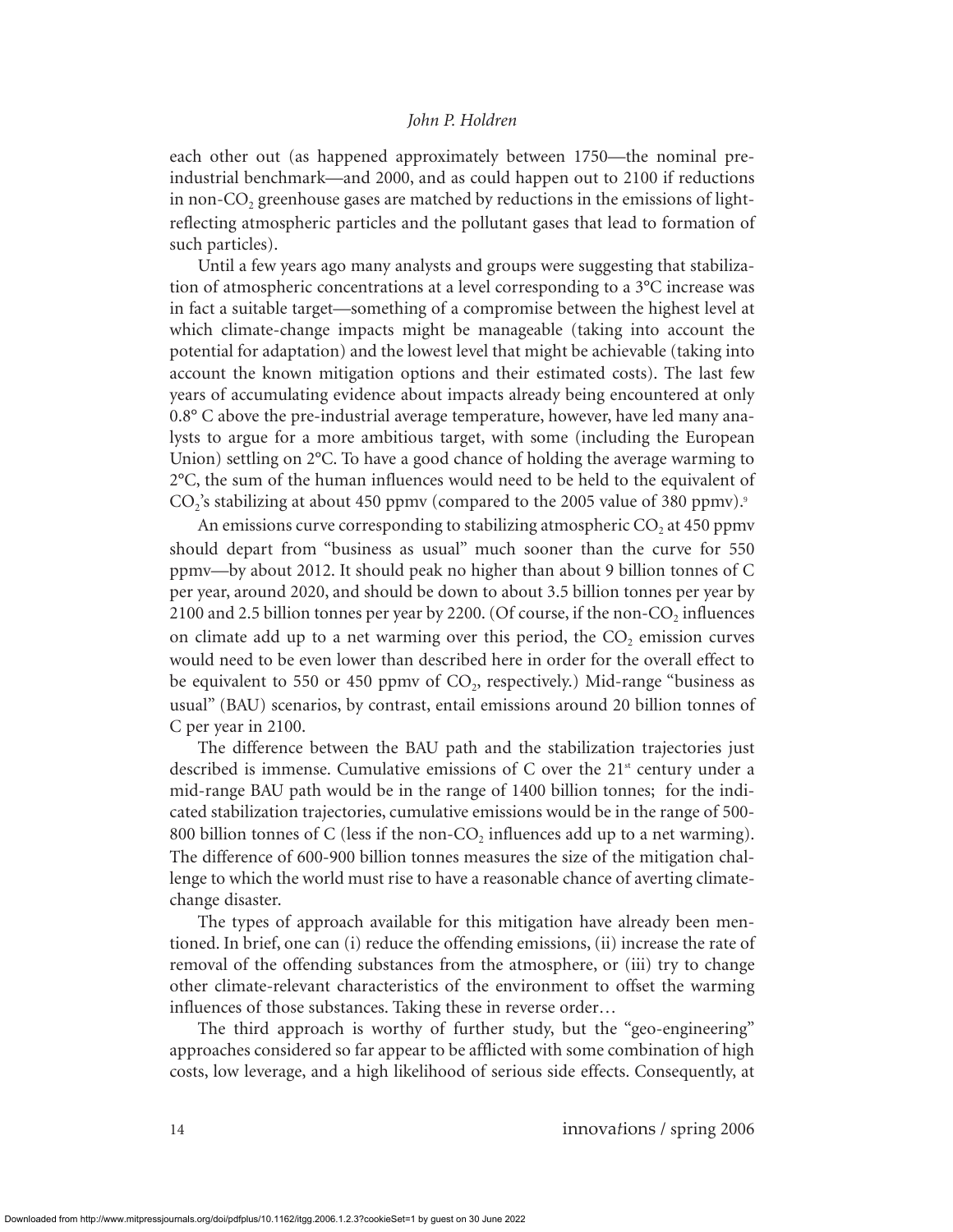this juncture, no contribution to mitigation can be counted upon from this direction.

The second approach—increasing removal rates of GHG and soot from the atmosphere—has considerable promise, above all in the domain of afforestation and reforestation (wherein building up the global "standing crop" of trees pulls  $CO<sub>2</sub>$  out of the atmosphere and stores it in wood and soil organic matter). The total carbon currently stored in all the world's vegetation is estimated at 500-700 billion tonnes of C; increasing this by as much as 20% seems unlikely, and that would take care of only 100-150 billion tonnes of the 600-900 billion tonne requirement. (Whether the carbon stocks in soil, as opposed to vegetation, can be increased at all in a warming world is unclear; the higher temperatures may well increase decomposition rates on the average, driving carbon out of the soil and into the atmosphere.)

The preceding two points mean that a heavy share of the mitigation burden necessarily falls on reducing the offending emissions. In this connection there is important progress to be made in reducing emissions of the non- $CO<sub>2</sub>$  heat-trapping substances, most importantly methane and black soot but also nitrous oxide, halocarbons, and the precursors of tropospheric ozone. The progress that can be made with all of these, however, may well not be more than is needed just to counterbalance reductions that are expected in the emissions of light-reflecting particles and their sulfur-oxide and nitrogen-oxide precursors. (Such reductions, which by reducing cooling influences will have a warming effect, are motivated by the desire to reduce the large public-health and acid-rain impacts of these particles.)

The "bottom line" is that a large part of the required mitigation effort must come in the form of reducing emissions of carbon dioxide. A modest (but still valuable) piece of this can come from reducing deforestation rates in the tropics, which today are adding perhaps 1-2 billion tonnes of C per year to the atmosphere. But the biggest target has to be the over 7 billion tonnes per year of carbon coming from fossil-fuel combustion.

The leverage for reducing the  $CO<sub>2</sub>$  emissions from fossil fuels can be understood by representing those emissions as a four-fold product:

*C* emissions = *population* x *GDP/person* x *energy/GDP* x *C/energy*.

Let us consider each of the contributing factors in turn:

*Population*. Lower is better for many reasons. If world population were 8 billion in 2100 rather than the mid-range UN forecast of about 10 billion, holding down the carbon emissions from the energy to make everybody prosperous would be that much easier. Fortunately, reduced population growth can be achieved by measures that are attractive in their own right (notably improving health care, reproductive rights, and educational opportunities for women).

*GDP per person*. This is not a lever that most people would want to use to reduce emissions, because higher GDP/person is generally considered preferable to lower. People are not getting rich as fast as they think, however, if GDP growth is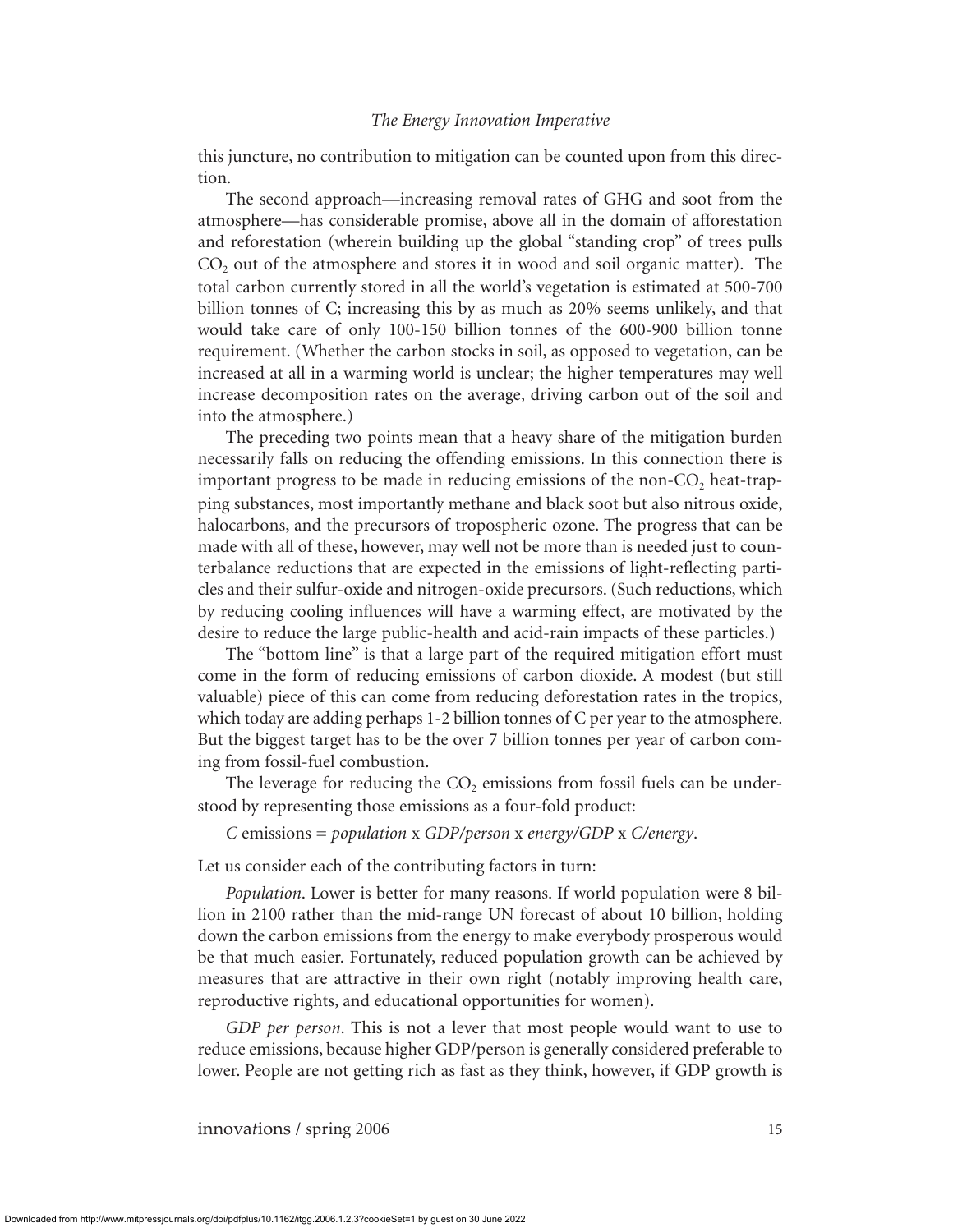being achieved at the expense of the environmental underpinnings of well-being. Internalizing environmental costs of economic growth (including those of climate change) may slow that growth a bit, but probably not by very much. In addition, changes in lifestyle in industrial and other urban regions can be envisioned that would increase quality of life even though they reduced GDP (e.g., shorter commutes to work, or replacing physical commuting with telecommuting).

*Energy intensity of GDP*. Getting more GDP out of less energy—that is, increasing energy efficiency—has been a long-term trend. (On a global basis, the improvement has been averaging about 1% per year for decades.) The process of achieving this entails deploying more efficient cars, trucks, planes, buildings, appliances, and manufacturing processes, as well as structural shifts in the economy (toward less energy-intensive forms of economic activity) and increasing the efficiency with which primary energy forms are converted to electricity and portable fuels. These trends could be substantially accelerated. Indeed, this domain undoubtedly offers the largest, fastest, cheapest early leverage on carbon emissions.

*Carbon intensity of energy supply.* The ratio of C emitted in  $CO<sub>2</sub>$  per unit of primary energy supplied to the economy has also been falling, but more slowly than the energy intensity of GDP. The principal leverage for reducing this ratio more rapidly is in accelerating the introduction of low-carbon and no-carbon energy-supply options, notably nuclear energy, renewables, and advanced fossilfuel technologies that can capture the  $CO<sub>2</sub>$  for sequestration away from the atmosphere.

How much may be demanded of measures to reduce these last two ratios—the energy intensity of economic activity and the carbon-emissions intensity of energy supply—can be illustrated by a somewhat oversimplified but still instructive calculation of the combinations of such reductions that would be needed to get on the above-described 550-ppmv stabilization trajectory under the assumption that population growth and growth of GDP per person proceed on a course that maintains real economic growth worldwide at 2.4% per year over the course of the  $21<sup>st</sup>$ century.<sup>10</sup> In round numbers, what the calculation shows is as follows:

If the recent historical rate of reduction of energy of intensity of GDP worldwide, 1% per year, were to persist over the entire century, the amount of non-carbon-emitting energy supply (renewables, nuclear, and advanced fossil-fuel technologies with carbon capture and sequestration) needed to be on the 550-ppmv stabilization trajectory would be 800 exajoules per year in 2050 and 1500 exajoules per year in 2100. (This is to be compared with 100 exajoules from these sources in 2004 and 400 exajoules from fossil-fuels in that year.)

If the historical rate of reduction of energy intensity could be increased by half, from 1% to 1.5% per year over the whole world and the whole century, the need for non-carbon-emitting energy supply for the 550-ppmv stabilization trajectory would still grow to nearly 400 exajoules by 2050 and 800 exajoules by 2100.

Only if the historical rate of reduction of energy intensity could be doubled to 2% per year over the whole world and the whole century could the need for non-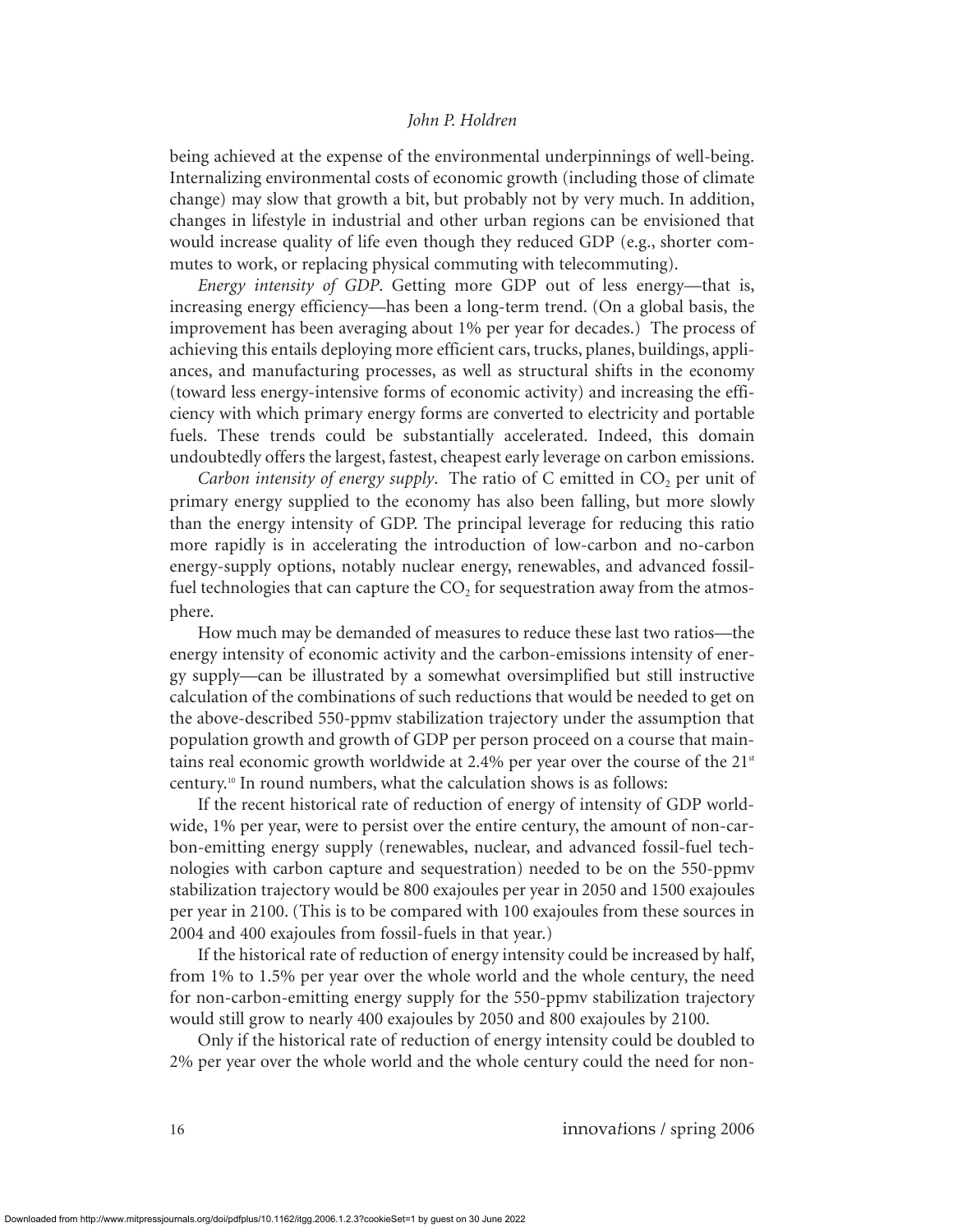carbon-emitting energy supply by 2100 be held to "merely" the 400 exajoules per year being provided by fossil fuels in 2004.

The requirements for non-carbon-emitting energy supply would be significantly larger still, of course, for the 450-ppmv stabilization trajectory.

What emerges from these figures is the clear finding that success in addressing the climate-change challenge is likely to require enormous efforts *both* on increasing the pace of energy-intensity reductions worldwide *and* on accelerating the deployment of non-carbon-emitting energy sources in place of the conventional fossil-fuel technologies that dominate today's global energy system. Nothing remotely like the needed scale of effort on *either* front is happening today. (After all, the "business as usual" projection—a prescription for climate-change catastrophe—was constructed by assuming continuation of more or less what is currently going on.)

## **Interaction of the Oil-Dependence and Climate-Change Problems**

If the oil-dependence problem is a 600-pound gorilla already in the room, the climate-change problem is an 800-pound gorilla in the process of beating down the door. Society does not have the luxury of concentrating its efforts on the first problem with the expectation of turning to the second one later. The two must be addressed together, with attention to the ways in which they interact.

The good news in this respect is that there are a number of "win-win" approaches that can reduce both oil-dependence and climate-change risks at modest cost—or even, as Amory Lovins has long been energetically pointing out and an increasing number of corporations have been demonstrating, at a profit.<sup>11</sup> Sharply increasing passenger-vehicle fuel economy offers large potential in this category, as do advanced biofuels and a wide range of technical improvements in energy-intensive industrial processes.

The bad news, on the other hand, is that some approaches to reducing oil dependence would make the climate-change problem worse. Conspicuous in this category is the production of synthetic petroleum substitutes from tar sands, oil shales, and coal-to-liquid technologies, all of which entail large increases in  $CO<sub>2</sub>$ emissions per liter of delivered liquid fuel unless approaches are chosen that capture and sequester much of the  $CO<sub>2</sub>$  that otherwise is emitted during production of such liquids.

The "peak oil" debate—about when world production of conventional oil will peak and begin to decline, as well as about the consequences to be expected when this occurs—is thought by some to be germane to the climate issue in the sense that passing the oil-production peak might mark the beginning of a transition away from civilization's dependence on fossil fuels overall and thereby an amelioration of the  $CO<sub>2</sub>$  emission driver of global climate change. But there is little agreement among specialists about whether peak oil is 5 years away or 50, and even less agreement about whether its occurrence will precipitate a shift away from fossil fuels or just a shift among them—with production of liquids from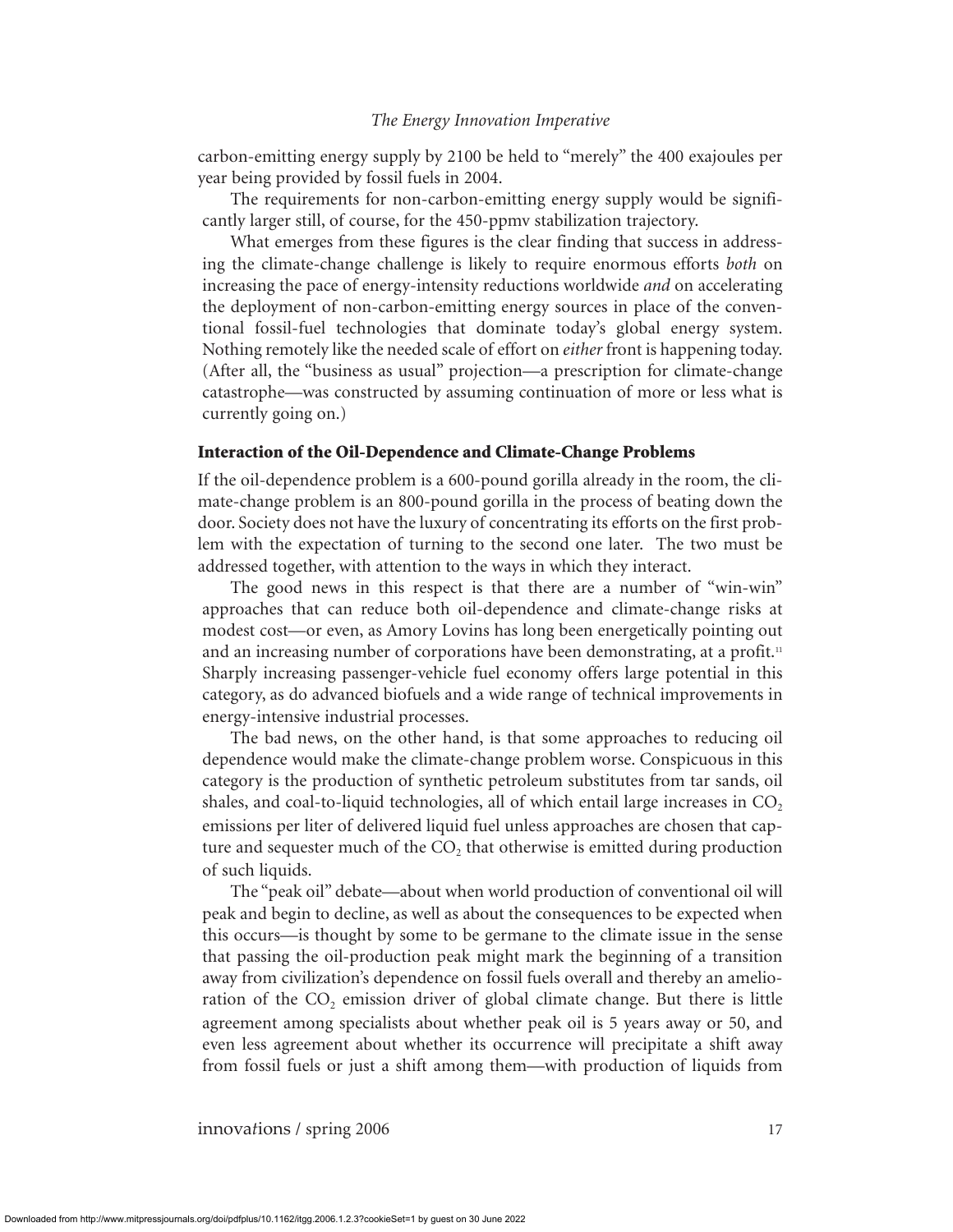solid fossil fuels as described above (or from unconventional natural gas resources) taking over the burden from conventional petroleum.

I suggest that for purposes of energy-policy planning today it does not really matter very much who is right about peak oil. The economic and security perils of the world's current and growing dependence on oil tell us that we need to move smartly to reduce that dependence no matter whether peak oil is close or far away. And the looming danger of unmanageable climate change tells us that we must choose ways to do this that reduce rather than increase the energy sector's emissions of  $CO<sub>2</sub>$ .

#### THE ROLE OF INNOVATION

The multiplicity of challenges at the intersection of energy with the economy, the environment, and international security—led by the oil-dependence and climatechange challenges just described—add up to a need for policies designed for two ends:

• to help society find and implement a satisfactory compromise among competing economic, environmental and security objectives—which includes trying to leave the biggest margins of safety against the biggest dangers—given the resources and technologies available at any given time, and

y to accelerate the processes of energy-technology innovation that, over time, can reduce the limitations of existing energy options, can bring new options to fruition, and thereby can reduce the tensions among energy-policy objectives and enable faster progress on the most critical ones.

These ends cannot be achieved by markets alone, without supplementary policies, because many of the goals relate to public goods (such as national security and meeting the basic energy needs of society's poorest members) and externalities (such as air pollution and greenhouse gases) that are not priced in markets unless policies achieve this.

A further implication of the characteristics of today's energy challenges is that society will do better to pursue a broad portfolio of improved energy-supply and end-use options, rather than putting its eggs in too few baskets. The merits of such diversity are manifold: it provides flexibility to respond to changing conditions and new information (an "insurance policy" for an uncertain world), including providing the possibility of discarding options that ultimately prove unsuitable; it takes into account that, even after all plausible technological improvements, there comes a point in the expansion of any energy option where rising marginal costs and/or risks make further expansion unattractive (meaning a broad portfolio is likely to have lower costs and risks overall than a narrower set of options wherein each has to bear too much of the load); and by combining the growth of multiple new or improved options—each drawing on different types of material resources, skills, and firms—it can replace status quo technologies more rapidly than would be possible by one or two new options alone.

The need for deployment of technologies of energy supply and end-use better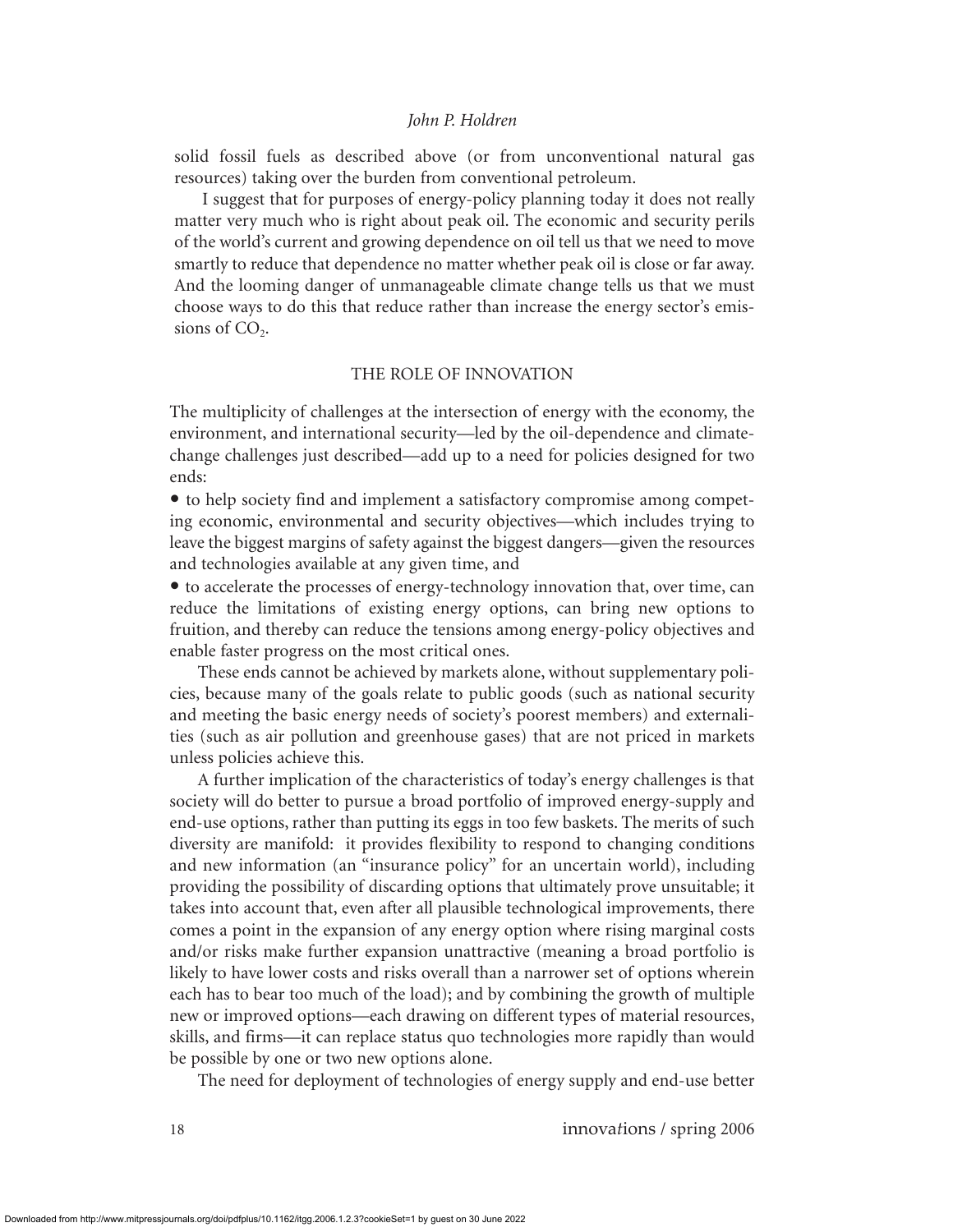than those that now dominate the energy system is acute. Without an accelerated transition to improved technologies, societies will find it increasingly difficult and in the end probably impossible—*either* to limit oil imports and oil dependence overall without incurring excessive economic and environmental costs *or* to provide the affordable energy needed for sustainable prosperity everywhere without intolerably disrupting the Earth's climate. They will not be able to improve

urban air quality while meeting growing demands for personal transportation; not be able to use their abundant coal resources without intolerable impacts on regional air quality and acid rain; not be able to expand the use of nuclear energy enough to make a difference for climate change and oil and gas dependence while still reducing the risks of accidents, nuclear terrorism, and nuclear-weapon proliferation.

Major innovations in both technology and policy are urgently needed but not currently materializing at the pace that is required.

In this context, the needed process

of innovation in energy technology must be understood as not consisting only of research and development (R&D), but also of at least equal emphasis and resources devoted to *demonstration* at commercial scale and in diverse contexts of the technological improvements that R&D have made possible and to mechanisms to promote *accelerated deployment* of those demonstrated options that offer the greatest leverage for reducing important externalities and enhancing important public goods.<sup>12</sup> The energy-technology-innovation "pipeline" is full of potentially valuable—even potentially crucial—technologies at every stage of development, and it is no less important to push along toward full commercialization those that are already close to that threshold than to be doing the applied research and early development needed to move forward the more "far out" possibilities. Indeed, the need for rapid response to the linked oil-dependence and climate-change challenges means that the world cannot afford to wait for such long-term possibilities as fuel-cell-powered vehicles and fusion to come to fruition. This is not to say that that investment in such long-term options is not essential, for it is; but it should not replace or come at the expense of the needed efforts to move nearer-term, oilsparing, climate-friendly options into the marketplace.

#### INADEQUACY OF ENERGY INNOVATION EFFORTS

Current efforts in energy-technology research, development, and demonstration (RD&D)—and in accelerated deployment of the best options that such RD&D produces—are woefully inadequate in relation to the scale of the challenge and the size of the opportunities.<sup>13</sup> U.S. public and private spending on energy-technology RD&D totals only \$5-6 billion per year, less than one percent of what this country spends for electricity and fuels. The situation in other industrialized countries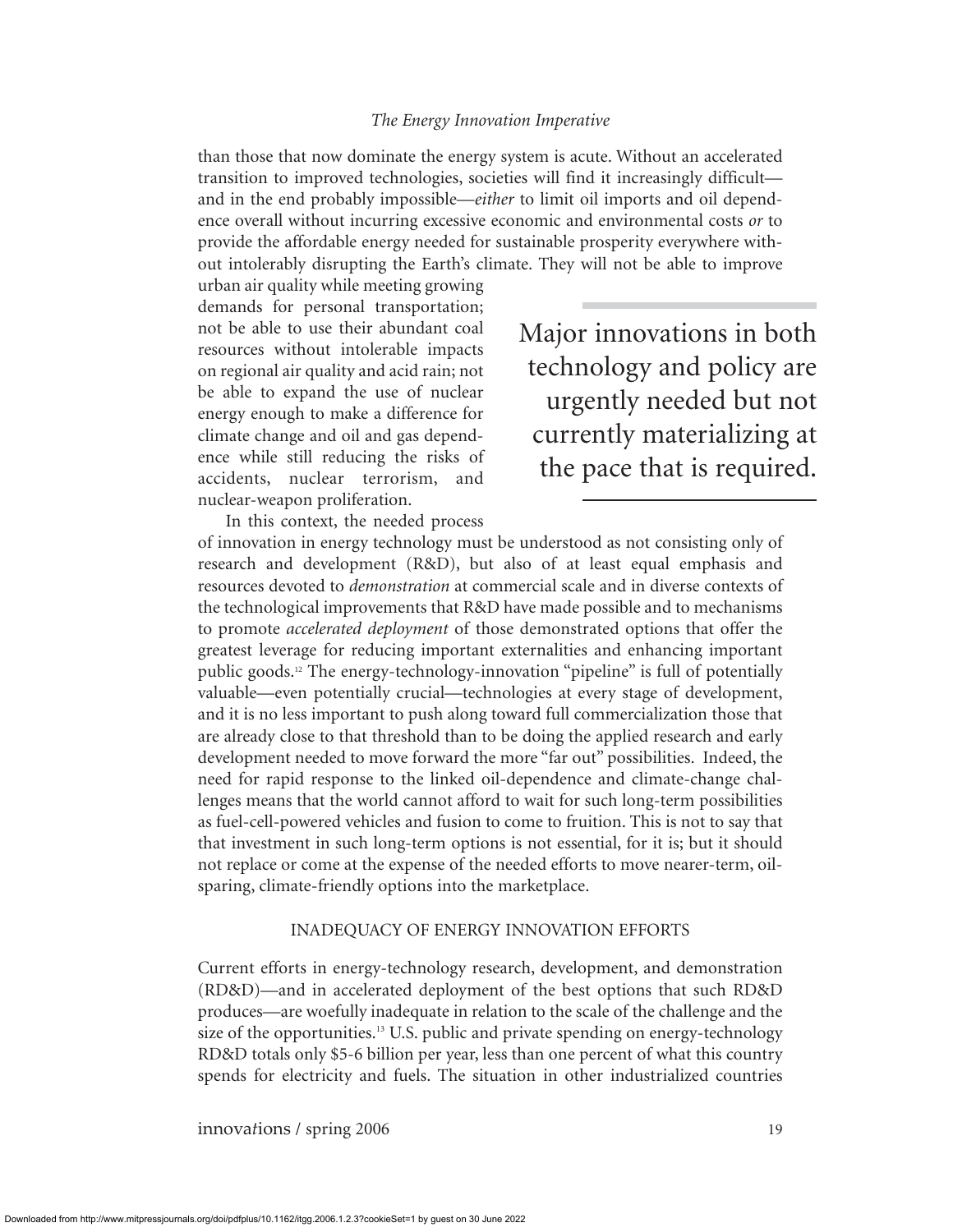(with the conspicuous exception of Japan) is no better, and in developing countries it is worse.

Around the world, the energy sector's ratio of RD&D investments to total revenues is well below that for any other high-tech sector of the economy. In a \$45 trillion world economy (calculated using purchasing power parities), fueled by circa \$3 trillion worth of energy, total public and private investments in energy RD&D appear to be in the range of \$15-20 billion, hence something like half a percent of energy expenditures and 0.03 percent of world GDP. These investments will need to be boosted at least 2-3-fold if the world is to meet the energy challenges it faces in the decades immediately ahead.

In principle, such an increase should not be difficult to achieve, given the modest sums involved in relation to the scale of the energy enterprise. In the United States, for example, a tripling of the federal government's expenditures on energy technology RD&D could be financed with a increase of about 2 cents per gallon in the federal tax on gasoline. In practice, however, governments have proven extremely reluctant to increase energy RD&D expenditures, even when their rhetoric would appear to call for such increases. Again the case of the United States provides an instructive example: despite the Bush Administration's consistent rhetoric (including very conspicuously in President Bush's January 2006 State of the Union address) to the effect that advances in energy technology will hold the key to addressing the oil-dependence and climate-change challenges, the appropriations for energy RD&D have been essentially level in real terms since Fiscal Year 2001, and the President's FY2007 budget request is for less money for this purpose than the Congress appropriated for FY2006.<sup>14</sup>

Private-sector expenditures for energy RD&D are more difficult to track in detail because of lack of comprehensive and consistent data, but such analyses as are available for the case of the United States suggest that these investments have been falling overall.<sup>15</sup> The reasons usually adduced for such a decline include generally low oil and gas prices (until recently) and a corporate financial environment that has placed particular emphasis on short-term rates of return (to which R&D investments contribute little). Government tax incentives for corporations to undertake more R&D are mostly modest, and the incentive of recent higher oil and gas prices for RD&D on alternatives is weakened by industry uncertainty about whether these recent prices will persist. Perhaps most importantly in the context of the character of energy challenges as elaborated in this article, companies are likely to continue to under-invest in developing and deploying low- and no-carbon energy options until there is a stronger marketplace incentive for such action, either in the form of a substantial carbon tax or its practical equivalent in the form of economy-wide emissions caps implemented through tradable permits.

## CONCLUSIONS: WHAT SHOULD BE DONE?

Accelerated improvement of the energy-supply and energy-end-use technologies available and propagating in the marketplace will be essential if the suite of ener-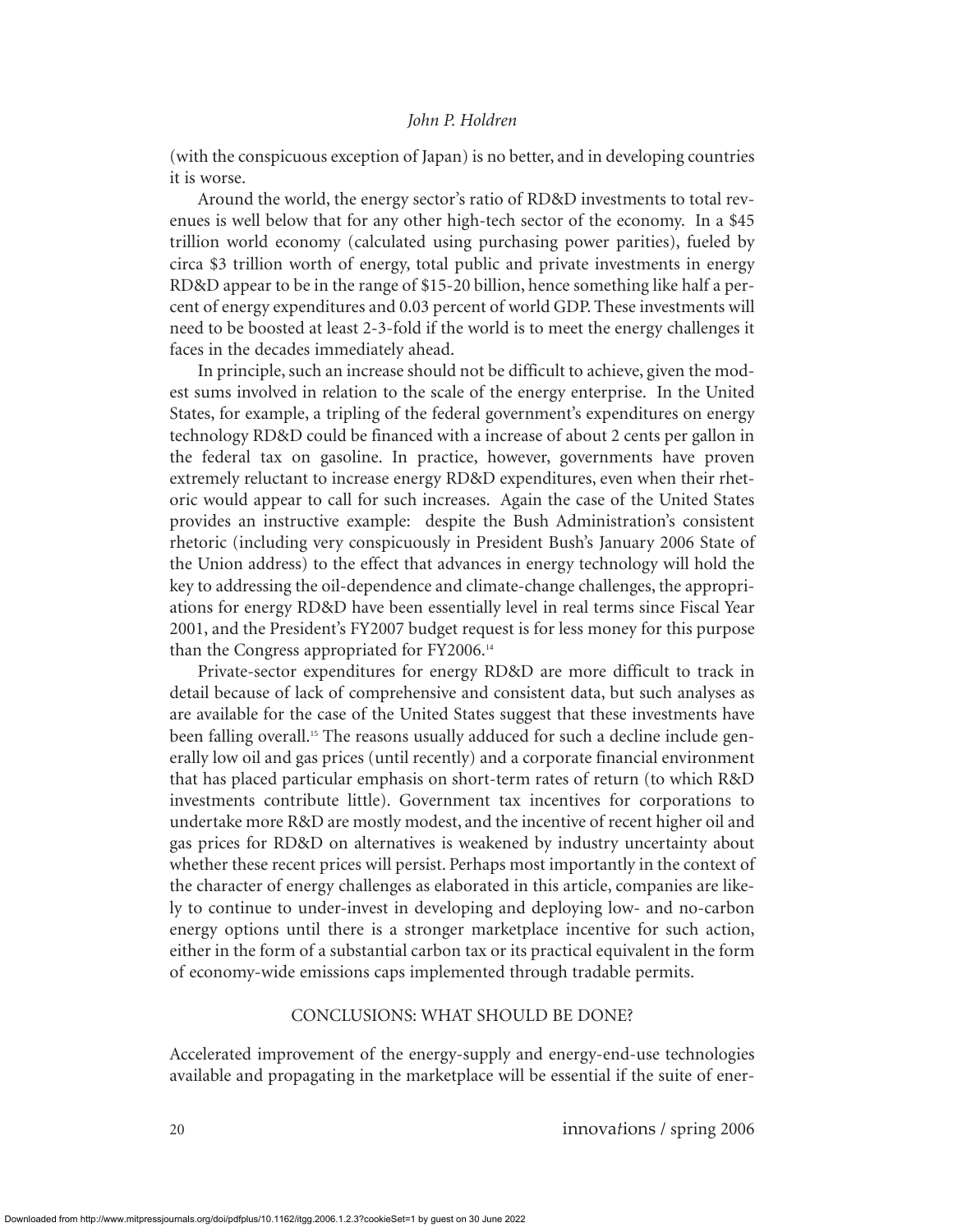gy challenges confronting the world in this century—most compellingly the coupled problems of oil dependence and climate change—are to be successfully addressed. Bringing about the needed pace of energy-technology innovation will require major innovations in policy and management, aimed at

• providing the scale, continuity, and coordination of effort in energy research, development, and demonstration needed to bring an appropriate portfolio of improved options to the threshold of commercialization in a timely way;

y promoting and financing early deployment of the most promising options to emerge from the RD&D process, in order to accelerate their progress down the learning curve toward market competitiveness;

• ensuring that improved energy technologies not only diffuse rapidly through the industrialized countries and the relatively prosperous urban sectors of developing ones, but also reach the least developed countries and sectors;

• devising and implementing an adequate, equitable, and achievable global framework for limiting global emissions of greenhouse gases;

• more effectively mobilizing the power of partnerships—among countries, levels of government, and the public, private, academic, and NGO sectors—in achieving all of the preceding ends; and

y more effectively communicating to the broad public the reasons all this must be done and the benefits to be gained and dangers averted by doing it, in order to develop and sustain the needed political support.

Numerous major, high-level, multi-sectoral studies conducted in the United States over the past decade—and similar efforts internationally—have arrived at more or less the same recommendations and have elaborated what carrying them out would entail.<sup>16</sup> Insights about what to do and how to do it, then, are not lacking. What has been and remains missing is political leadership at the level needed to make it happen. Let us hope this changes soon.

*We invite reader comments. Email <editors@innovationsjournal.net>.*

<sup>1.</sup> Goldemberg, J., editor, *World Energy Assessment: Energy and the Challenge of Sustainability* (New York: UN Development Programme, UN Department of Economic and Social Affairs, and World Energy Council), 2000, <http://www.undp.org/seed/eap/activities/wea/drafts-frame.html>. 2. U.S. Energy Information Administration, *Monthly Energy Review* (Washington, DC: EIA), March 2006, <http://www.eia.doe.gov/emeu/mer/contents.html>. Note that a smaller importdependence figure of 12.35 Mb/d / 20.66 Mb/d = 59.8% is shown for 2005 in this reference's Table 1.7, based on summing crude-oil and petroleum-product net imports and dividing by total consumption of petroleum products. Because crude oil and petroleum products have differing energy content per barrel, combining barrels per day of crude and products can be misleading in energy terms; calculating import dependence based on energy content should be preferred. 3. U.S. Energy Information Administration, Annual Energy Outlook (Washington, DC: EIA), February 2006, <http://www.eia.doe.gov/oiaf/aeo/index.html>.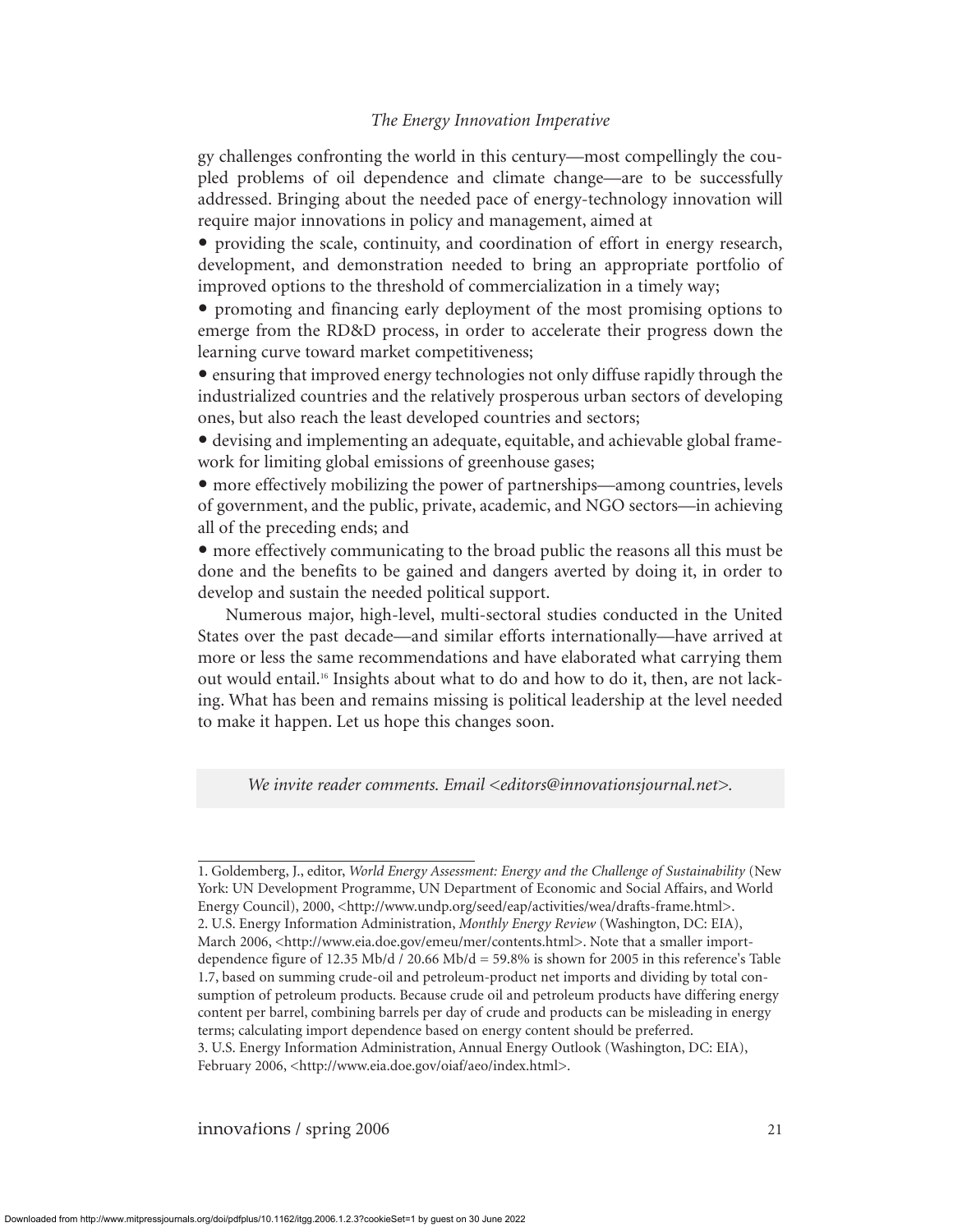4. Global primary energy supply in 2004 amounted to about 500 exajoules, of which 34% came from oil, 25% from coal, 21% from natural gas, 13% from renewables (including traditional biomass fuels, sometimes excluded from official tabulations), and 6% from nuclear. (Total adds to 99% rather than 100% because of rounding. 1 exajoule =  $10^{\circ}18$  joules = 0.95 quadrillion Btus.) See International Energy Agency, *Key World Energy Statistics 2005* (Paris: IEA), 2005,

<http://www.iea.org/textbase/nppdf/free/2005/key2005.pdf>; and BP Amoco, *Annual Review of World Energy 2005* (London: BP), June 2005, <http://www.bp.com/>.

5. On this and subsequent points on climate-change science not otherwise referenced, please see Intergovernmental Panel on Climate Change*, Climate Change 2001: Synthesis Report—Summary for Policymakers* (Geneva: IPCC), 2001, <http://www.ipcc.ch/pub/un/syreng/spm.pdf>; National Academy of Sciences, *Climate Change Science: An Analysis of Some Key Questions* (Washington, DC: National Academy Press), 2001,

<http://books.nap.edu/html/climatechange/climatechange.pdf>; The Arctic Council, *Arctic Climate Impact Assessment* ( Moscow: Arctic Council Secretariat), 2005.

<http://www.acia.uaf.edu>; Millennium Ecosystem Assessment, *Ecosystems and Human Well-Being: Synthesis* (Nairobi: UN Environment Programme), 2005, <http://www.millenniumassessment.org/en/index.aspx>; James Hansen et al., Earth's energy imbalance: confirmation and implications, *Science*, vol. 308, pp 1431-35, 3 June 2005,

<http://www.columbia.edu/~jeh1/hansen\_imbalance.pdf>; and the websites of the U.S. National Climate Data Center <http://www.ncdc.noaa.gov/oa/ncdc.html> and the Hadley Centre of the UK Meteorological Office <http://www.met-office.gov.uk/research/hadleycentre/index.html>. 6. Some of the increase in damages from storms and floods is due to the growth of population and infrastructure in the vulnerable regions, but increasingly persuasive data and analysis relating to rising trends in extreme precipitation events and the most powerful tropical cyclones (hurricanes and typhoons) indicate that global climate change is also a factor.

7. These figures correspond to a scenario that the IPCC called IS92a, a mid-range trajectory among many studied by the IPCC in an extensive modeling exercise using a range of assumptions about the future size and composition of economic activity and about technological change. A similar result for the dominant  $CO_2$ -emission driver of climate change can be obtained much more simply by assuming that real economic growth worldwide averages 2.4% per year over the 21st century, the energy intensity of economic activity declines at 1.0% per year, and the carbon intensity of energy supply (carbon emitted in  $CO<sub>2</sub>$  per unit of primary energy supplied to the economy) declines at 0.2% per year. These rates of decline of energy intensity and carbon intensity correspond to recent global experience and so are often characterized as "business as usual" values; the economic-growth figure is a mid-range value among projections found in the literature. 8. James Hansen, A slippery slope: How much global warming constitutes "dangerous anthropogenic interference"? *Climatic Change*, vol. 68, pp 269-279, February 2005, <http://www.columbia.edu/~jeh1/hansen\_slippery.pdf>.

9. This criterion needs to be stated in terms of probabilities because of remaining uncertainties in the relation between the CO2 concentration and the size of the global-average surface temperature increase. This relation is called the "sensitivity" of the climate and is expressed as the size of the temperature increase corresponding to a doubling of the pre-industrial  $CO<sub>2</sub>$  concentration. Sensitivity is thought to be between 1.5 and 4.5°C, with a "best estimate" in the middle of this range at around 3°C.

10. Such a calculation is described in detail in John P. Holdren, U.S. Climate Policy Post-Kyoto, in *The Convergence of U.S. National Security and the Global Environment*, The Aspen Institute Congressional Program, vol. 18, no. 3, 2003, pp 7-24, <http://bcsia.ksg.harvard.edu/BCSIA\_content/documents/ClimatePostKyoto.pdf>.

11. See, e.g., Amory B. Lovins, E. Kyle Datta, Odd-Even Bustnes, Jonathan G. Koomey, and Nathan J. Glasgow *Winning the Oil End-Game* (Old Snowmass, CO: Rocky Mountain Institute), 2005 <http://www.rmi.org/images/other/WtOE/WtOEg\_72dpi.pdf>; Michael Northrop and David Sassoon, The mythology of economic peril, *Environmental Finance*, June 2005, pp 18-19; and The